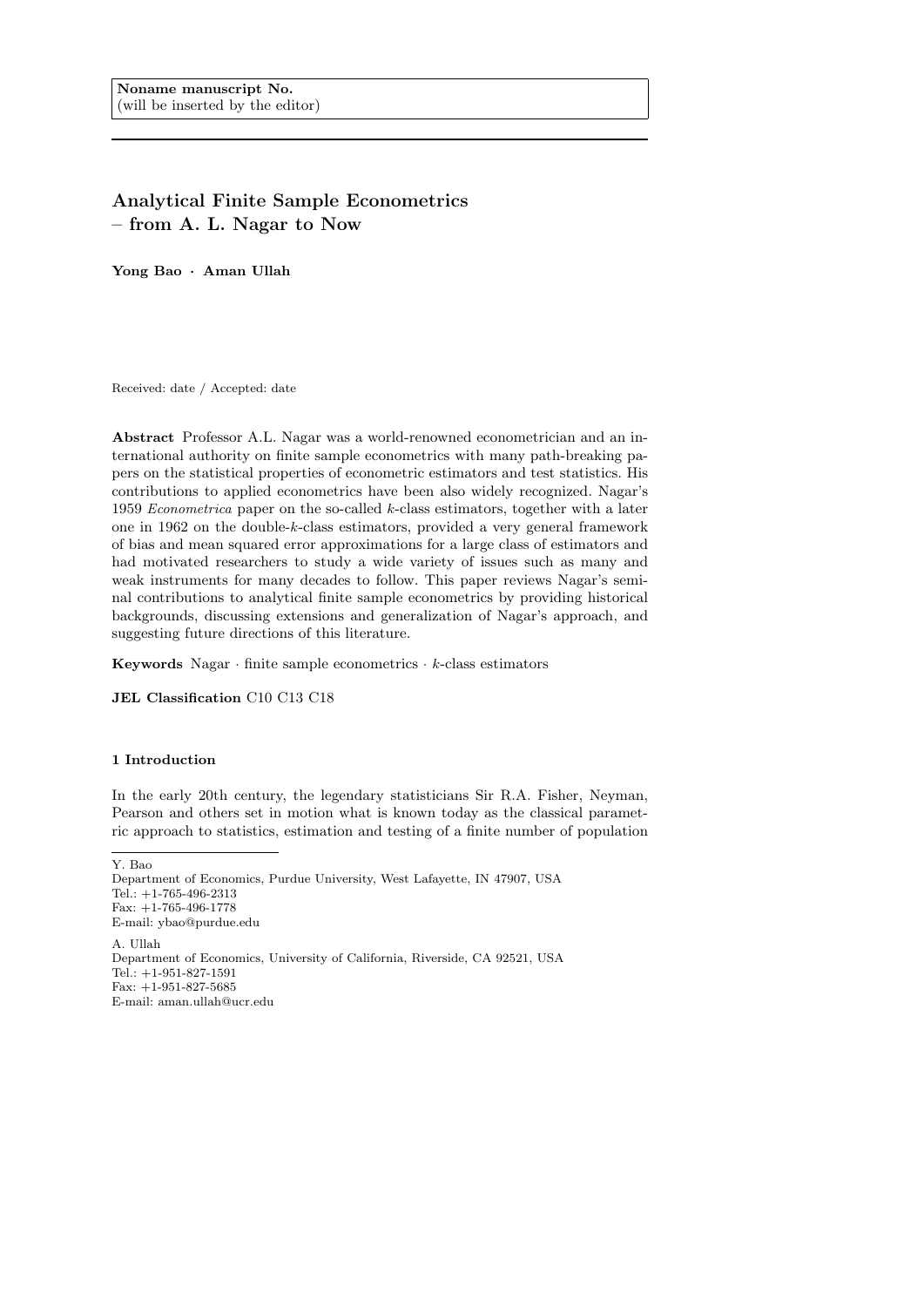parameters using sample data. Thus began the practice of statistical inference (estimation, testing and confidence intervals, and their sampling properties) and this laid the foundation of inference procedures in econometrics. Studies on the properties of finite (small) and large sample properties of statistics based on any sample data became a hot topic from that time onward. While this statistical revolution was taking place, in 1930 the international Econometric Society was established in the USA, with the purpose of advancing the study of econometrics, formally described as the data analysis (measurement) of mathematical economic models using statistical-inference methods. Further, under this society the first econometric journal, Econometrica, came into existence in 1933 with a supporting fund by Alfred Cowles and Nobel Laureate Ragnar Frisch being its first editor. Earlier, the Statistical Society of London was established in 1834 at England, which began the publication of the Journal of the Royal Statistical Society (JRSS) in 1838, but an unrelated London Statistical Society was in existence at least as early as 1824. During this period, International Statistical Institute was established in 1885 in the Netherlands, and the American Statistical Association (ASA) was established in the USA in 1839 with a journal published under it in 1888 (Quarterly Publications of the American Statistical Association, and later as the Journal of the American Statistical Association (JASA) in 1922). Later on, Institute of Mathematical Statistics came in 1935 in the USA, and the Annals of Mathematical Statistics started publishing from 1930 to 1972 and then split into the Annals of Statistics and the Annals of Probability since 1973. With all these new excitements and developments in the area of econometrics (statistical) inference there was a keen interest in studying the sampling properties of econometric estimators such as unbiasedness, efficiency (lower mean squared error (MSE)), and distribution.

While the properties of the ordinary least squares (OLS) estimator in a classical linear regression model were well developed as the best linear unbiased estimator (the Gauss–Markov Theorem), the small sample bias of the OLS estimator of the first-order autoregressive  $(AR(1))$  coefficient was developed by Hurwitz (1950). However, it was quite challenging for econometricians to develop properties of econometric estimators that are nonlinear functions of random variables. These include estimators in dynamic time-series models, operational generalized least squares estimators, estimators in no-linear regression models, and the two-stage least squares (2SLS), limited information maximum likelihood (LIML), instrumental variables  $(IV)$ , and  $k$ -class estimators in the structural models. Essentially, the challenges appeared because almost all the econometric estimators and test statistics were either nonlinear functions of stochastic random variables or came as iterative solutions to some nonlinear optimizations of random functions. Therefore, deriving the finite sample distributions, bias, and MSE were statistically challenging. The results for many cases are still unknown in the literature, even at this stage.

Exact sampling distribution theory is an implicit promise of inference in statistical sciences. Given its near impossibility in general, even under normally distributed data, for many relevant estimators and test functions of the data, higherorder approximations than the first order asymptotics is the next best thing. Given a common inadequacy of the first order asymptotics, currently called asymptotic inference, the need and promise of higher order asymptotic approximations natu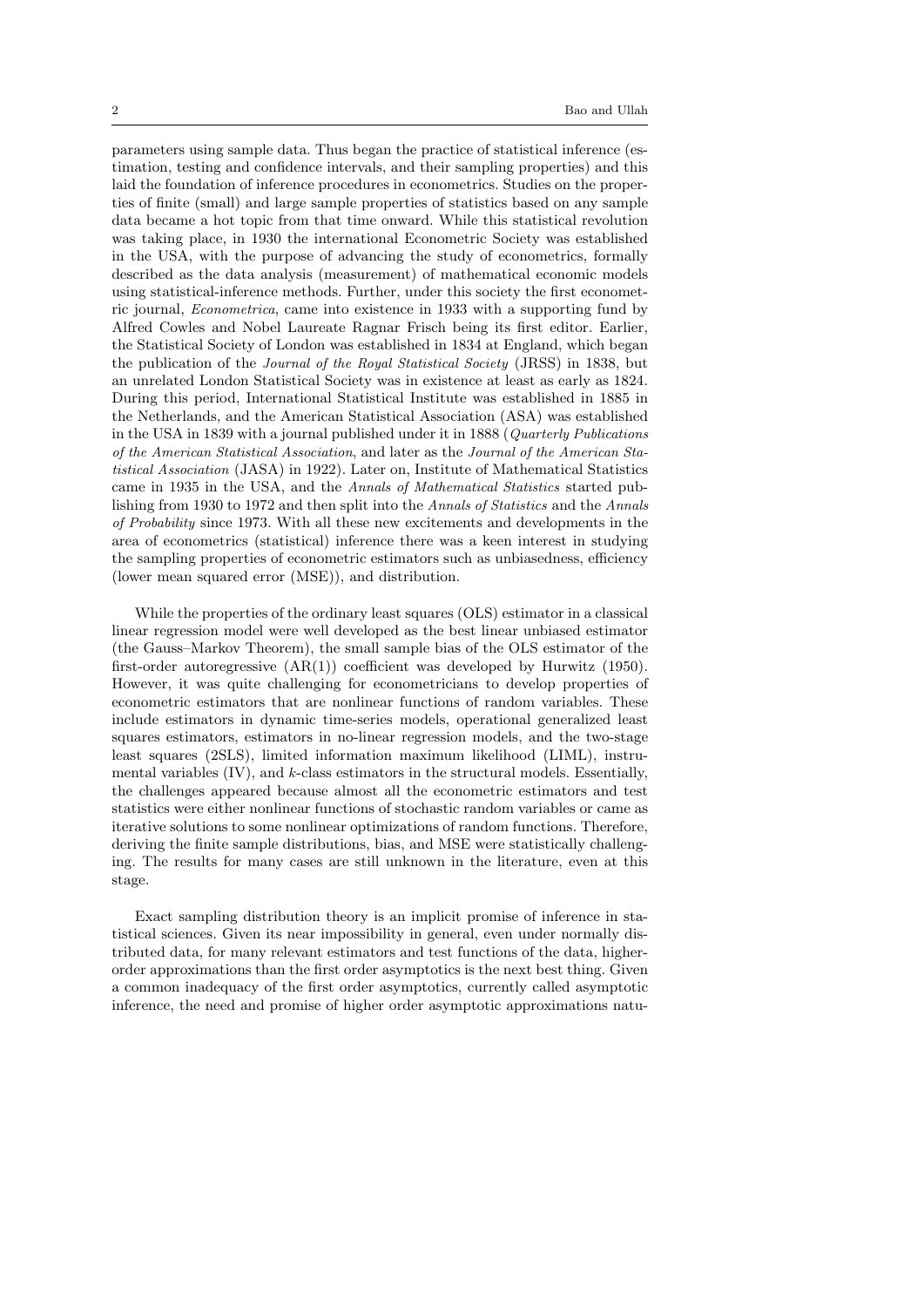rally arise.<sup>1</sup> This is what he anticipated with his higher order approximations to moments, when Nagar (1959) published his first seminal paper to derive the bias, up to order  $O(n^{-1})$ , where *n* is the sample size, and MSE, up to  $O(n^{-2})$ , of the k-class estimator of the vector coefficients, say  $\hat{\beta}$ , of a structural equation in the simultaneous equations model. His approach was to simply first write the Taylor series stochastic expansion of the estimator in a decreasing order in probability like:

$$
\hat{\boldsymbol{\beta}} - \boldsymbol{\beta}_0 = \boldsymbol{a}_{-1/2} + \boldsymbol{a}_{-1} + \boldsymbol{a}_{-3/2},\tag{1}
$$

where the  $p \times 1$  vector  $\beta$  has true value  $\beta_0$  and  $a_{-j/2}$ , for  $j = 1, 2, 3$ , is a term of  $O_p(n^{-j/2})$ . Then the bias, up to  $O(n^{-1})$ , and MSE, up to  $O(n^{-2})$ , denoted by  $\boldsymbol{b}$  and  $\boldsymbol{M}$ , respectively, can be obtained by taking the following term by term expectations, namely,

$$
b = E(a_{-1/2} + a_{-1})
$$
 (2)

and

$$
M = \mathcal{E}(a_{-1/2}a'_{-1/2} + a_{-1/2}a'_{-1} + a_{-1}a'_{-1/2}
$$
  
+ $a_{-1/2}a'_{-3/2} + a_{-3/2}a'_{-1/2} + a_{-1}a'_{-1}).$  (3)

Usually  $E(a_{-1/2}) = 0$  and the  $O(n^{-1})$  bias of  $\hat{\beta}$  will be  $E(a_{-1})$ . Further, the asymptotic MSE (of  $\sqrt{n}(\hat{\beta} - \beta_0)$ ) is given by  $\lim_{n \to \infty} nE(a_{-1/2}a'_{-1/2})$ . Thus, one may interpret  $E(a_{-1})$  as the small sample correction in the asymptotic mean of  $\hat{\beta}$ , which is zero, and  $\text{E}(\bm{a}_{-1/2}\bm{a}_{-1}' + \bm{a}_{-1}\bm{a}_{-1/2}' + \bm{a}_{-1/2}\bm{a}_{-3/2}' + \bm{a}_{-3/2}\bm{a}_{-1/2}' + \bm{a}_{-1}\bm{a}_{-1}')$ is the small sample correction in the MSE. A (feasible) bias adjusted estimator can be given as:

$$
\hat{\boldsymbol{\beta}}_{bc} = \hat{\boldsymbol{\beta}} - \hat{\boldsymbol{b}} \tag{4}
$$

where  $\hat{b}$  consistently estimates b, usually available by substituting some consistent estimator of  $\beta_0$  into the expression of **b**. This bias-corrected estimator  $\hat{\beta}_{bc}$  is almost unbiased up to  $O(n^{-1})$ . Also, see Mariano and Sawa (1972) for an almost unbiased estimator by combining the OLS and 2SLS estimators.

On many occasions, the  $a_{-j/2}$ 's are in terms of linear and quadratic forms in a random vector. Bao and Ullah (2010) derived expectations of nonnormal quadratic forms, up to order 4, and for normal quadratic forms, a recursion algorithm was proposed. Explicit results for normal quadratic forms, up to order 4, are collected

 $1$  There is a subtle connection between resampling techniques and higher order expansions, see, for example, the classical work of Hall (1992) and the review by Horowitz (2001). We refrain from discussing the data-driven resampling methods and focus on analytical results in this paper.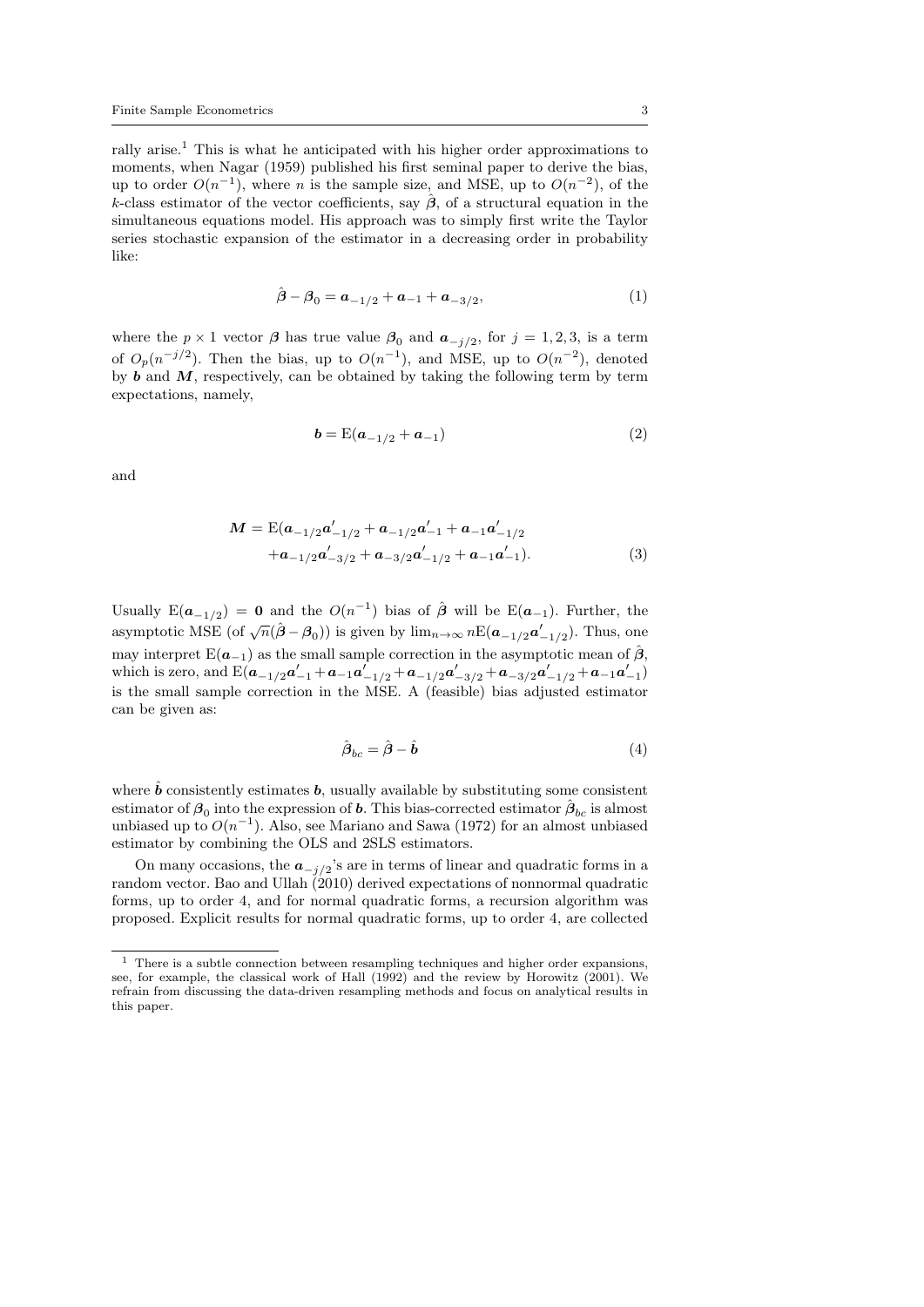as follows:

$$
E(\varepsilon' A_1 \varepsilon) = \mu' A_1 \mu + \text{tr}(A_1),
$$
  
\n
$$
E(\varepsilon' A_1 \varepsilon \varepsilon' A_2 \varepsilon) = E(\varepsilon' A_1 \varepsilon) E(\varepsilon' A_2 \varepsilon) + 4\mu' A_1 A_2 \mu + 2 \text{tr}(A_1 A_2),
$$
  
\n
$$
E(\varepsilon' A_1 \varepsilon \varepsilon' A_2 \varepsilon \varepsilon' A_3 \varepsilon) = E(\varepsilon' A_1 \varepsilon) E(\varepsilon' A_2 \varepsilon \varepsilon' A_3 \varepsilon)
$$
  
\n
$$
+ [4\mu' A_1 A_2 \mu + 2 \text{tr}(A_1 A_2)] E(\varepsilon' A_3 \varepsilon) + [4\mu' A_1 A_3 \mu + 2 \text{tr}(A_1 A_3)] E(\varepsilon' A_2 \varepsilon)
$$
  
\n
$$
+ 8[\mu' A_1 A_2 A_3 \mu + \mu' A_1 A_3 A_2 \mu + \mu' A_2 A_1 A_3 \mu + \text{tr}(A_1 A_2 A_3)],
$$
  
\n
$$
E(\varepsilon' A_1 \varepsilon \varepsilon' A_2 \varepsilon \varepsilon' A_3 \varepsilon \varepsilon' A_4 \varepsilon) = E(\varepsilon' A_1 \varepsilon) E(\varepsilon' A_2 \varepsilon \varepsilon' A_3 \varepsilon' A_4 \varepsilon)
$$
  
\n
$$
+ [4\mu' A_1 A_3 \mu + 2 \text{tr}(A_1 A_3)] E(\varepsilon' A_2 \varepsilon \varepsilon' A_4 \varepsilon)
$$
  
\n
$$
+ [4\mu' A_1 A_4 \mu + 2 \text{tr}(A_1 A_3)] E(\varepsilon' A_2 \varepsilon \varepsilon' A_3 \varepsilon)
$$
  
\n
$$
+ 8[\mu' A_1 A_2 A_3 \mu + \mu' A_1 A_3 A_2 \mu + \mu' A_2 A_1 A_3 \mu + \text{tr}(A_1 A_2 A_3)] E(\varepsilon' A_4 \varepsilon)
$$
  
\n
$$
+ 8[\mu' A_1 A_2 A_3 \mu + \mu' A_1 A_
$$

where  $\varepsilon \sim N(\mu, I)$  and  $A_i$  are nonstochastic symmetric matrices.<sup>2</sup>

# 2 The k-Class Estimators

For the explicit expressions of bias and MSE of the k-class estimators, consider a simple triangular structural model

$$
\boldsymbol{y}_1 = \boldsymbol{y}_2 \beta + \boldsymbol{u}, \quad \boldsymbol{y}_2 = \boldsymbol{Z}_2 \boldsymbol{\pi} + \boldsymbol{v}, \tag{6}
$$

where  $y_1$  and  $y_2$  are  $n \times 1$  vectors of observations on the scalar dependent and endogenous variables, respectively, the  $n \times K$  matrix  $\mathbb{Z}_2$  collects observations on  $K \geq 1$  instrumental variables,  $\pi$  is a  $K \times 1$  vector of parameters, and u and v are error vectors. It is assumed that the rows of  $[u, v]$  are i.i.d normal with covariance matrix  $\Sigma = ((\sigma_u^2, \sigma_{uv})', (\sigma_{uv}, \sigma_v^2)')'$ , where  $\sigma_{uv} = \rho \sigma_u \sigma_v$ . The k-class estimator is given by

$$
\hat{\beta}(k) = (\mathbf{y}_2' \mathbf{N}_k \mathbf{y}_2)^{-1} \mathbf{y}_2' \mathbf{N}_k \mathbf{y}_1 = \beta_0 + (\mathbf{y}_2' \mathbf{N}_k \mathbf{y}_2)^{-1} \mathbf{y}_2' \mathbf{N}_k \mathbf{u},\tag{7}
$$

where  $N_k = P - k \ Q = I - \kappa Q$ , in which  $Q = I - P$  and  $P = Z_2 (Z_2' Z_2)^{-1} Z_2'$ . (This notation of  $\kappa$  corresponds to the "k" in the original papers of Nagar (1959) and Sawa (1972). Obviously,  $\kappa = k + 1$ .)

 Some terms were missing in the formulae given by Bao and Ullah (2010) and Ullah (2004, page 186). The authors thank Raymond Kan for pointing this out.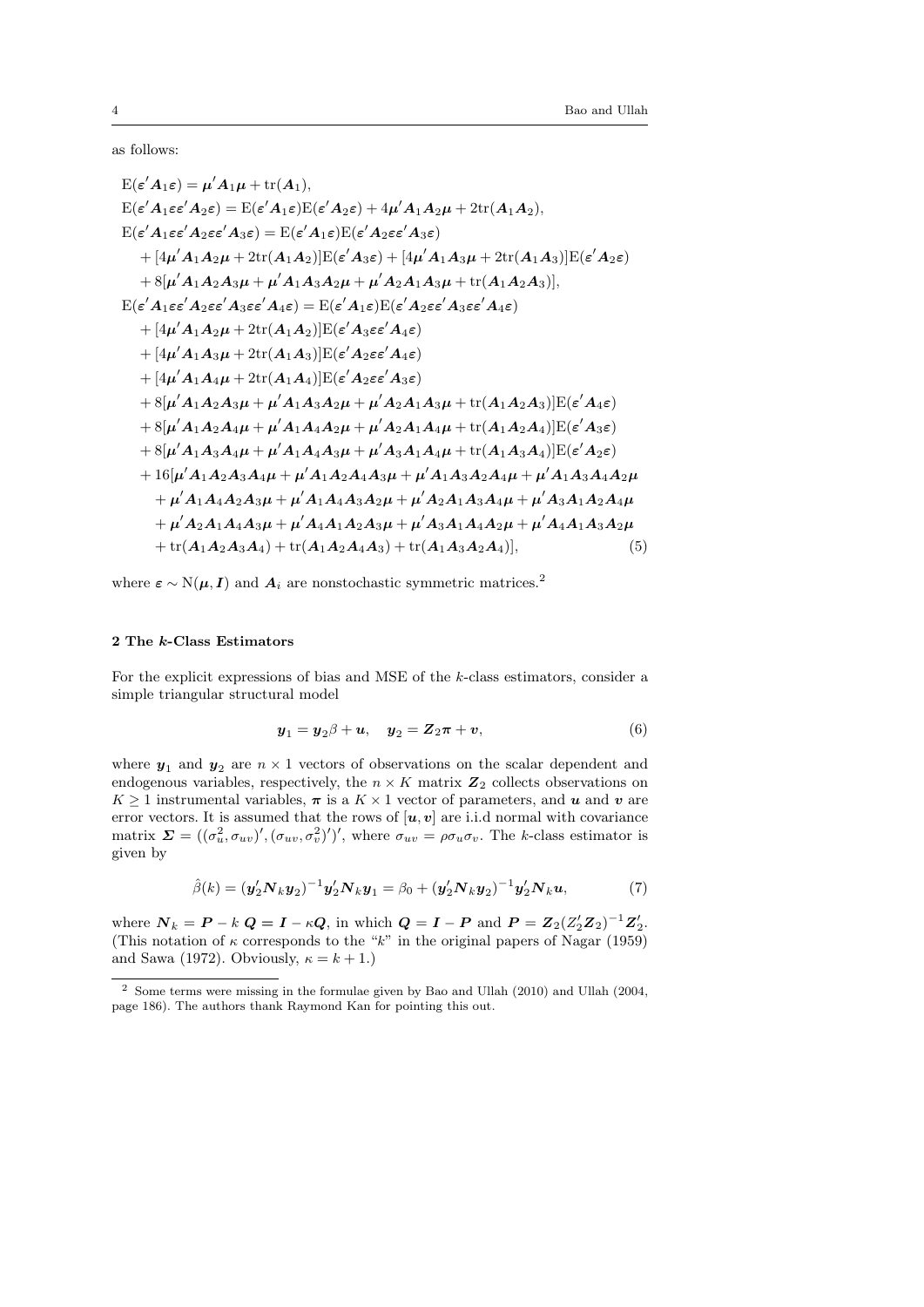Denote  $\bar{y}_2 = Z_2\pi$  and  $\theta = \bar{y}_2'\bar{y}_2$ . Note that  $y_2'N_ky_2 = \theta + 2\bar{y}_2'v + v'N_kv$ , where  $\theta = O(n)$  and  $\overline{y}_2'v = O_p(n^{1/2})$ . Further,  $y_2'N_ku = \overline{y}_2'u + v'N_ku$ , where  $\overline{\mathbf{y}}_2' \mathbf{u} = O_p(n^{1/2})$ . In light of (5),

$$
\mathbf{E}(\mathbf{v}'\mathbf{N}_k\mathbf{v}) = \sigma_v^2[K - k(n - K)],
$$
  
\n
$$
\text{Var}(\mathbf{v}'\mathbf{N}_k\mathbf{v}) = 2\sigma_v^4 \text{tr}(\mathbf{N}_k^2) = 2\sigma_v^4[K + k^2(n - K)].
$$
\n(8)

Let  $\boldsymbol{\epsilon} = (\boldsymbol{u}', \boldsymbol{v}')'.$  It is obvious that  $\boldsymbol{\epsilon} \sim N(\boldsymbol{0}, \boldsymbol{\Sigma} \otimes \boldsymbol{I})$  and  $\boldsymbol{v}' \boldsymbol{N}_k \boldsymbol{u} = \boldsymbol{\epsilon}' (\boldsymbol{J} \otimes \boldsymbol{N}_k) \boldsymbol{\epsilon},$ where  $J = ((0, 1/2)', (1/2, 0)')'$ . Then

$$
E(\mathbf{v}'\mathbf{N}_k\mathbf{u}) = \text{tr}[(\mathbf{J}\otimes\mathbf{N}_k)(\mathbf{\Sigma}\otimes\mathbf{I})] = \rho\sigma_u\sigma_v[K - k(n - K)],
$$
  
\n
$$
\text{Var}(\mathbf{v}'\mathbf{N}_k\mathbf{u}) = 2\text{tr}[(\mathbf{J}\otimes\mathbf{N}_k)(\mathbf{\Sigma}\otimes\mathbf{I})(\mathbf{J}\otimes\mathbf{N}_k)(\mathbf{\Sigma}\otimes\mathbf{I})]
$$
  
\n
$$
= (1 + \rho^2)\sigma_u^2\sigma_v^2[K + k^2(n - K)].
$$
\n(9)

It follows that for any finite  $k \neq 0$ , both  $\mathbf{v}' \mathbf{N}_k \mathbf{v}$  and  $\mathbf{v}' \mathbf{N}_k \mathbf{u}$  are  $O_p(\max\{n, K\})$ . In light of (7), one needs to have the order of  $K - k(n - K)$  to be  $o(n)$  for a possible estimator of  $\beta_0$  to be consistent. When  $k = -1$ , one gets the inconsistent OLS estimator; when  $k = 0$ , one gets the 2SLS estimator, which is consistent as long as  $K = o(n)$ . Further, when  $k = e$ , where e is the smallest eigenvalue of the matrix  $\mathbf{Y}'\mathbf{P}\mathbf{Y}(\mathbf{Y}'\mathbf{Q}\mathbf{Y})^{-1}$ , in which  $\mathbf{Y} = [\mathbf{y}_1, \mathbf{y}_2]$ , one gets the LIML estimator; when  $k =$  $e-1/(n-K)$ , one gets Fuller's (1971) estimator; when  $k = (K-2)/(n-K)$ , one gets Nagar's (1959) second-order unbiased estimator; when  $k = (K - 2)/[(n - (K - 2)],$ one gets the modified bias-adjusted 2SLS (B2SLS) estimator by Donald and Newey (2001); when  $k = B(\theta/\sigma_v^2, K)(\theta/\sigma_v^2)/(n - K)$ , where  $B(c, K) = \exp(c/2) \cdot 1 \cdot F_1(K/2 - K)$ 1;  $K/2$ ;  $c/2$ ) with  $1F_1$  denoting the confluent hypergeometric function, one gets the exact finite sample unbiased estimator of Harding et al. (2015).

## 2.1 Nagar's Bias and MSE Results

When K is finite and  $k = O(n^{-1})$ , it follows that  $v'N_ku = O_p(1)$  and  $v'N_kv =$  $O_p(1)$ . The Nagar (1959)-type expansion follows from

$$
\hat{\beta}(k) - \beta_0 = \frac{\overline{\mathbf{y}}_2' \mathbf{u} + \mathbf{v}' \mathbf{N}_k \mathbf{u}}{\theta + 2\overline{\mathbf{y}}_2' \mathbf{v} + \mathbf{v}' \mathbf{N}_k \mathbf{v}} \n= \frac{\overline{\mathbf{y}}_2' \mathbf{u} + \mathbf{v}' \mathbf{N}_k \mathbf{u}}{\theta} \left( 1 + \frac{2\overline{\mathbf{y}}_2' \mathbf{v} + \mathbf{v}' \mathbf{N}_k \mathbf{v}}{\theta} \right)^{-1} \n= \frac{\overline{\mathbf{y}}_2' \mathbf{u} + \mathbf{v}' \mathbf{N}_k \mathbf{u}}{\theta} \left[ 1 + \sum_{j=1}^{\infty} (-1)^j \left( \frac{2\overline{\mathbf{y}}_2' \mathbf{v} + \mathbf{v}' \mathbf{N}_k \mathbf{v}}{\theta} \right)^j \right].
$$
\n(10)

In light of (8) and (9), for finite K and  $k = O(n^{-1})$ , in the notation of (1),

$$
a_{-1/2} = \frac{\overline{y}_2' u}{\theta},
$$
  
\n
$$
a_{-1} = \frac{v' N_k u}{\theta} - \frac{2u' \overline{y}_2 \overline{y}_2' v}{\theta^2},
$$
  
\n
$$
a_{-3/2} = -\frac{\overline{y}_2' u v' N_k v + 2 \overline{y}_2' v v' N_k u}{\theta^2} + \frac{4 \overline{y}_2' v u' \overline{y}_2 \overline{y}_2' v}{\theta^3}.
$$
\n(11)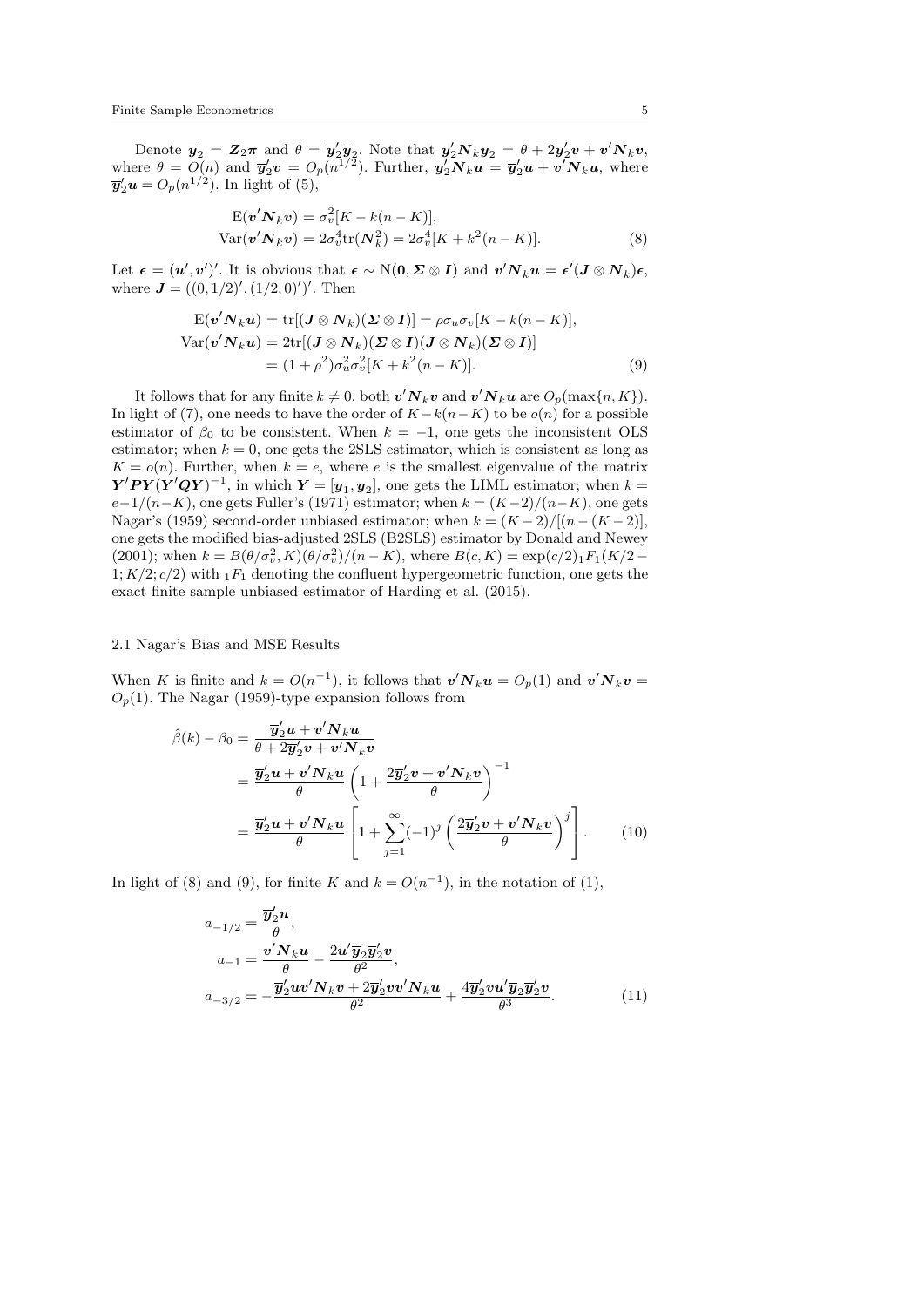One can verify the following results by using (5):

$$
E(\mathbf{u}'\overline{\mathbf{y}}_2\overline{\mathbf{y}}_2'\mathbf{v}) = \rho \sigma_u \sigma_v \theta,
$$
  
\n
$$
E[(\mathbf{v}'N_k\mathbf{u})^2] = \rho^2 \sigma_u^2 \sigma_v^2 [K - k(n - K)]^2 + (1 + \rho^2) \sigma_u^2 \sigma_v^2 [K + k^2(n - K)],
$$
  
\n
$$
E[(\mathbf{u}'\overline{\mathbf{y}}_2\overline{\mathbf{y}}_2'\mathbf{v})^2] = \rho^2 \sigma_u^2 \sigma_v^2 \theta^2 + (1 + \rho^2) \sigma_u^2 \sigma_v^2 \theta^2,
$$
  
\n
$$
E(\mathbf{v}'N_k\mathbf{u} \cdot \mathbf{u}'\overline{\mathbf{y}}_2\overline{\mathbf{y}}_2'\mathbf{v}) = \rho^2 \sigma_u^2 \sigma_v^2 \theta [K - k(n - K)] + (1 + \rho^2) \sigma_u^2 \sigma_v^2 \theta,
$$
  
\n
$$
E(\mathbf{u}'\overline{\mathbf{y}}_2\overline{\mathbf{y}}_2'\mathbf{u} \cdot \mathbf{v}'N_k\mathbf{v}) = \sigma_u^2 \sigma_v^2 \theta [K - k(n - K)] + 2\rho^2 \sigma_u^2 \sigma_v^2 \theta.
$$
 (12)

Therefore, the bias, up to  $O(n^{-1})$ , in view of (12), is

$$
b = E(a_{-1}) = \frac{\rho \sigma_u \sigma_v [K - 2 - k(n - K)]}{\theta}.
$$
 (13)

Setting  $k = (K - 2)/(n - K)$  gives rise to Nagar's (1959) second-order unbiased estimator. Given that  $E(a_{-1/2}a_{-1})=0$ , the MSE result, up to  $O(n^{-2})$ , is

$$
M = \mathcal{E}(a_{-1/2}^2) + \mathcal{E}(a_{-1}^2) + 2\mathcal{E}(a_{-1/2}a_{-3/2})
$$
  
\n
$$
= \frac{\sigma_u^2}{\theta} + \frac{\mathcal{E}[(\mathbf{v}'\mathbf{N}_k\mathbf{u})^2]}{\theta^2} + \frac{4\mathcal{E}[(\mathbf{u}'\overline{\mathbf{y}}_2\overline{\mathbf{y}}_2'\mathbf{v})^2]}{\theta^4} - \frac{4\mathcal{E}(\mathbf{v}'\mathbf{N}_k\mathbf{u} \cdot \mathbf{u}'\overline{\mathbf{y}}_2\overline{\mathbf{y}}_2'\mathbf{v})}{\theta^3}
$$
  
\n
$$
- \frac{2\mathcal{E}(\mathbf{u}'\overline{\mathbf{y}}_2\overline{\mathbf{y}}_2'\mathbf{u} \cdot \mathbf{v}'\mathbf{N}_k\mathbf{v}) + 4\mathcal{E}(\mathbf{v}'\mathbf{N}_k\mathbf{u} \cdot \mathbf{u}'\overline{\mathbf{y}}_2\overline{\mathbf{y}}_2'\mathbf{v})}{\theta^3} + \frac{8\mathcal{E}[(\mathbf{u}'\overline{\mathbf{y}}_2\overline{\mathbf{y}}_2'\mathbf{v})^2]}{\theta^4}
$$
  
\n
$$
= \frac{\sigma_u^2}{\theta} + \frac{K^2(k+1)^2 \rho^2 \sigma_u^2 \sigma_v^2}{\theta^2} - \frac{K(k+1)\sigma_u^2 \sigma_v^2[k(2n+1)\rho^2 + k + 7\rho^2 + 1]}{\theta^2}
$$
  
\n
$$
+ \frac{\sigma_u^2 \sigma_v^2 \{k^2 n[(n+1)\rho^2 + 1] + 2kn(4\rho^2 + 1) + 12\rho^2 + 4\}}{\theta^2}.
$$
 (14)

### 2.2 The Double k-Class Estimators

Sawa (1972) showed that, under normality, for  $k \leq 0$ , the k-class estimator has moments while for  $k > 0$  the first moment may not even exist.<sup>3</sup> Thus, the exact moments of both 2SLS and OLS estimators exist under certain conditions but the LIML, Nagar, and the exact finite sample unbiased estimators all have  $k$  greater than 0 and their moments may not exist. This explains, due to lack of existence of moments, these biased adjusted estimators tend to fail in practice, especially under weak instruments and/or many instruments. However, Fuller (1977) indicated that for  $k > 0$  but less than the k assigned by LIML or Nagar, the moments of  $\beta(k)$  do exist, resulting in the Fuller-type estimator being a useful solution to the problem of weak and/or large instruments. In view of these, Harding et al. (2015) looked into detail of the question as to how useful the  $k$ -class estimators are given the trade-off between bias reduction and existence of moments especially for many or weak instrument cases. Their findings suggest a failure of good behavior of the k-class estimators, leading them to consider the double-k-class estimator of Nagar(1962):

$$
\hat{\beta}(k_1, k_2) = (\mathbf{y}_2' \mathbf{N}_{k_1} \mathbf{y}_2)^{-1} \mathbf{y}_2' \mathbf{N}_{k_2} \mathbf{y}_1.
$$
\n(15)

<sup>&</sup>lt;sup>3</sup> When  $K = 1$ , i.e., the just identified case, the 2SLS estimator (corresponding to  $k = 0$ ). does not have even the first moment, see Sawa (1969). For a definitive treatment of the issue of existence of moments, see Kinal (1980).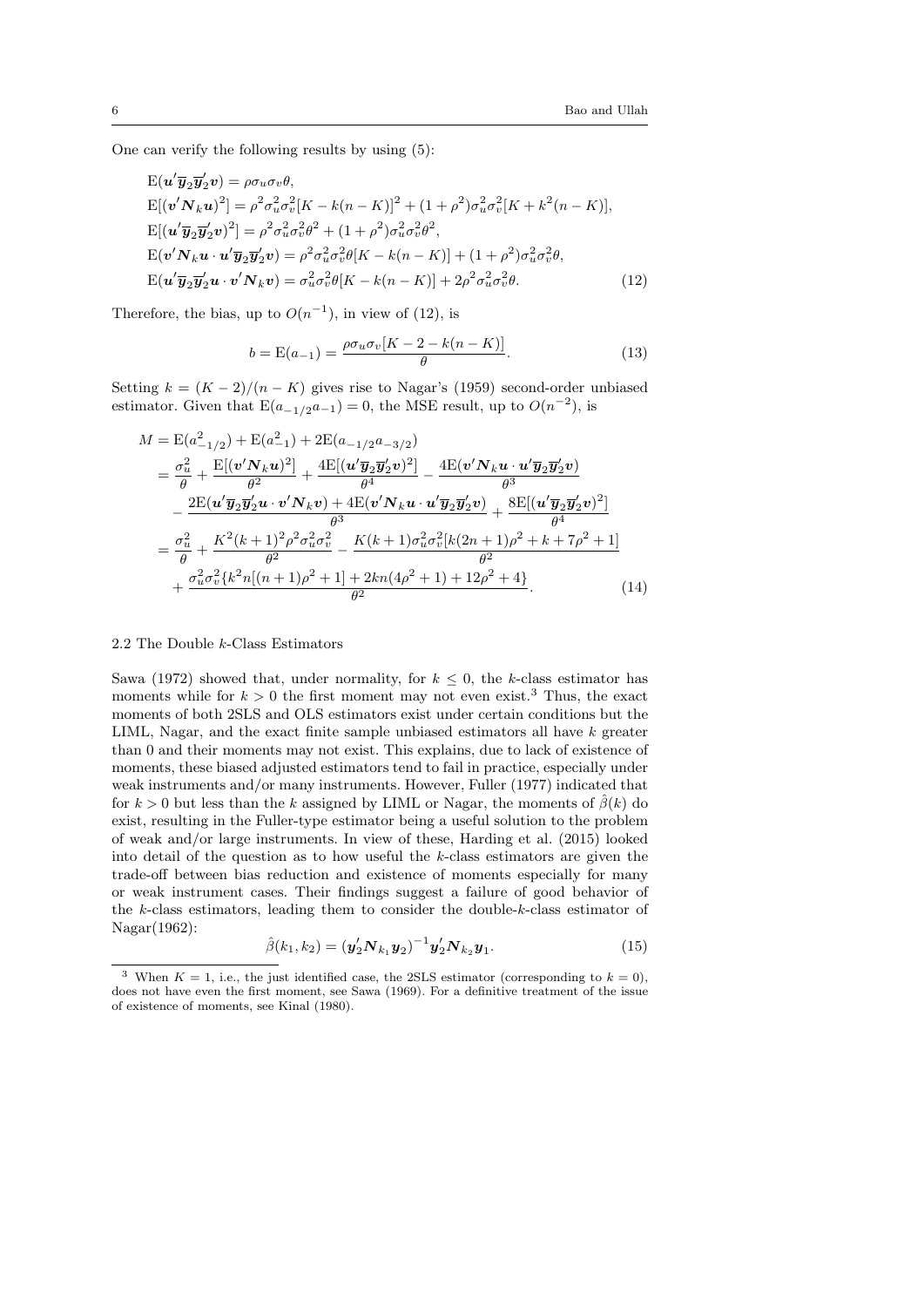Dwivedi and Srivastava (1984) derived the exact bias and MSE results of this estimator. Based on their results, Harding et al. (2015) provided a choice of  $k_2$ under which the double-k-class estimator possesses much smaller MSE than the 2SLS and Fuller estimators when there are many instruments.

In fact, from

$$
\hat{\beta}(k_1,k_2) - \beta_0 = \frac{\mathbf{y}_2' \mathbf{N}_{k_2} \mathbf{u}}{\mathbf{y}_2' \mathbf{N}_{k_1} \mathbf{y}_2} = \frac{\left(\frac{\mathbf{y}_2}{\mathbf{u}}\right)' (\mathbf{J} \otimes \mathbf{N}_{k_1}) \left(\frac{\mathbf{y}_2}{\mathbf{u}}\right)}{\left(\frac{\mathbf{y}_2}{\mathbf{u}}\right)' (\mathbf{J}_1 \otimes \mathbf{N}_{k_2}) \left(\frac{\mathbf{y}_2}{\mathbf{u}}\right)} = \frac{\alpha' A \alpha}{\alpha' B \alpha'},
$$
(16)

where  $\boldsymbol{J}_1 = ((1,0)',(0,0)')', \ \boldsymbol{\alpha} = (\boldsymbol{\Sigma}\otimes\boldsymbol{I})^{-1/2}(\boldsymbol{y}_2',\boldsymbol{u}')' \sim \mathrm{N}((\boldsymbol{\overline{y}}_2',\boldsymbol{0}')',\boldsymbol{I}), \ \boldsymbol{A} = (\boldsymbol{\Sigma}\otimes\boldsymbol{I}')'.$  $I)^{1/2} (J \otimes N_{k_1} ) ( \mathcal{ \mathbf{ \Sigma }} \otimes I)^{1/2} = {\mathbf{ \Sigma }} J \otimes N_{k_1}, \, B = ( \mathcal{ \mathbf{ \Sigma }} \otimes I)^{1/2} ( \overline{J_1} \otimes \overline{N}_{k_2} ) ( \mathcal{ \mathbf{ \Sigma }} \otimes I)^{1/2} = 0,$  $\boldsymbol{E} \boldsymbol{J}_1 \otimes \boldsymbol{N}_{k_2}$ , one can evaluate the exact moments of  $\hat{\beta}(k_1,k_2)$  (as well as those of the k-class estimators), when existing, using the fast algorithm in Bao and Kan  $(2013).<sup>4</sup>$ 

#### 2.3 Many Instruments and Weak Instruments

When  $K$  is allowed to increase with the sample size (but at a slower rate), namely, the so-called many instruments case, the  $a_{-j/2}$ 's in the Nagar-type expansion need to be modified, depending on how fast  $K$  diverges, relative to  $n$ . Donald and Newey (2001) showed that the higher-order MSE results are

$$
M_{2SLS} = \frac{\sigma_u^2}{\theta} + \frac{K^2 \rho^2 \sigma_u^2 \sigma_v^2}{\theta^2}, \quad K \to \infty \text{ and } K^2/n \to 0,
$$
  

$$
M_{LIML} = \frac{\sigma_u^2}{\theta} + \frac{K \sigma_u^2 \sigma_v^2 (1 - \rho^2)}{\theta^2}, \quad K \to \infty \text{ and } K/n \to 0,
$$
  

$$
M_{B2SL} = \frac{\sigma_u^2}{\theta} + \frac{K \sigma_u^2 \sigma_v^2 (1 + \rho^2)}{\theta^2} \quad K \to \infty \text{ and } K/n \to 0.
$$
 (17)

Recall that  $\theta = \overline{\mathbf{y}}_2' \overline{\mathbf{y}}_2 = \pi' \mathbf{Z}_2' \mathbf{Z}_2 \pi = O(n)$ . When K is allowed to increase with the sample size, the above MSEs here are not up to the typical second order, namely,  $O(n^{-2})$ . They are of higher order in the sense that the remainder terms in the relevant expansions are of smaller order relative to the second terms in the above expressions. Notably, the first term, when scaled by  $n$ , in each case is the same and it represents the asymptotic variance of  $\sqrt{n}[\hat{\beta}(k) - \beta_0]$ . The finite sample corrections are given by the second terms. The leading term in the higher-order bias of the 2SLS estimator, when  $K \to \infty$ , is  $K\sigma_{uv}/\theta = K\rho \sigma_u \sigma_v/\theta$ , thus the second term of  $M_{2SLS}$  is the squared bias, arising because of the higher order bias of the 2SLS estimator. The second terms for the LIML and B2SLS estimators represent the higher-order variances. Further their MSE expressions clearly indicate that they should be preferred, for any  $\rho \neq 0$ , to the 2SLS estimators in the lower MSE sense. However, it is well known that the LIML, B2SLS, and Nagar estimators may not possess moments, thus have thicker tails, but that is not the case for

<sup>4</sup> Notably, Dwivedi and Srivastava (1984) presented the first and second moments in terms of double infinite series, whereas Bao and Kan  $(2013)$  presented, for any finite integer j, the j-th moment using a single infinite series.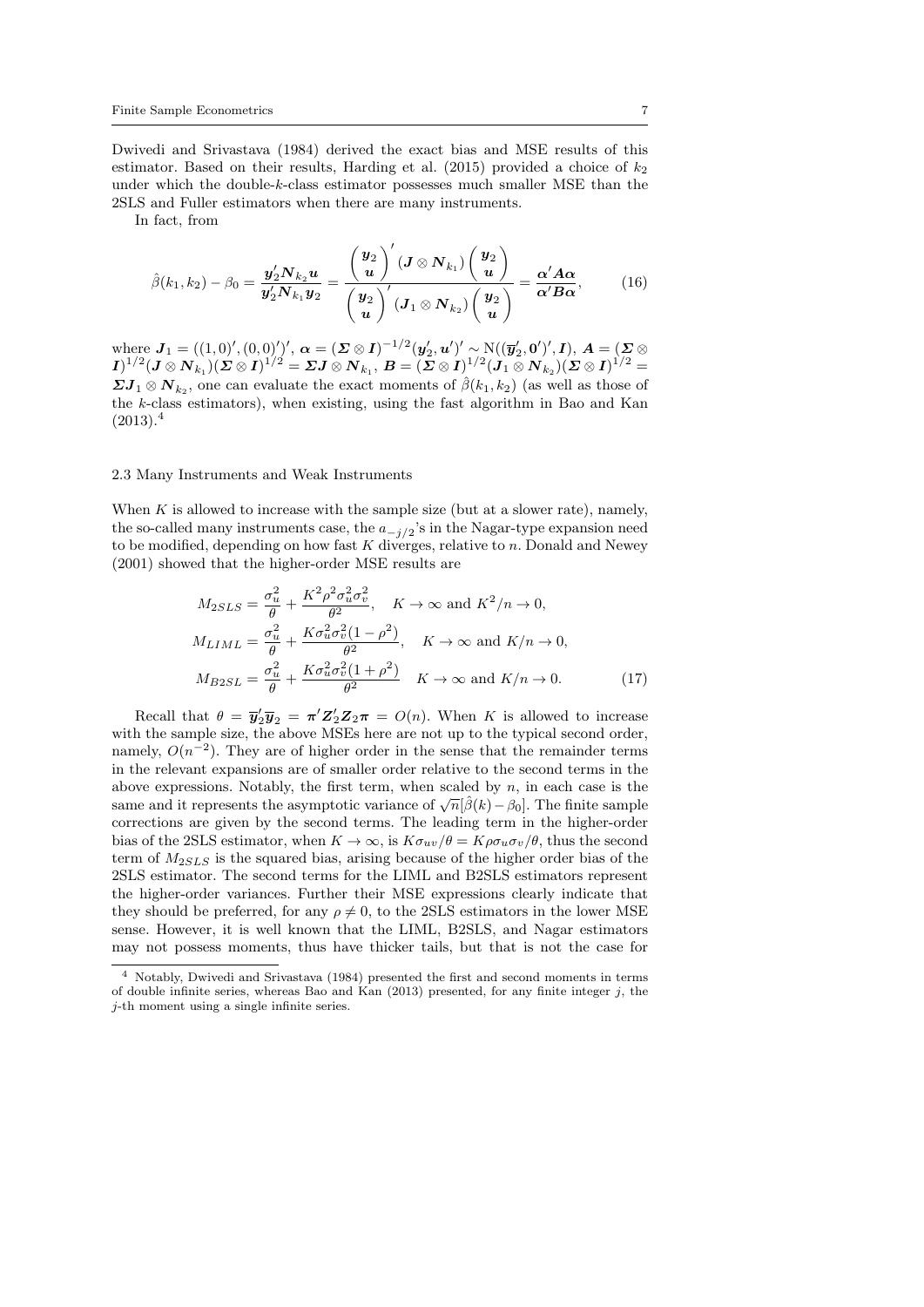the 2SLS estimator, see, for example, Mariano and Sawa (1972) and Sawa (1972). Disappointing behaviors, in terms of the dispersion, of the LIML and B2SLS estimators have been documented in the literature, especially when identification of the model is weak. However, the 2SLS estimator may have higher MSE due to its bad bias behavior. In view of this, Hahn et al. (2004) introduced the jackknife IV estimator (JIVE), aiming to improve the 2SLS estimator by reducing its finitesample bias through the jackknife, and they showed that its higher order MSE is the same as that of the B2SLS estimator.

Noticeably,

$$
\sqrt{\theta/\sigma_v^2}[\hat{\beta}(k) - \beta_0] = \frac{\sigma_u}{\sigma_v} \frac{\frac{\overline{y}_2'}{\sigma_u \sqrt{\theta}} + \frac{\underline{v}' N_k \underline{u}}{\sigma_v \sigma_u} \frac{\sigma_v}{\sqrt{\theta}}}{1 + \frac{2\overline{y}_2' \underline{v}}{\sigma_v \sqrt{\theta}} \frac{\sigma_v}{\sqrt{\theta}} + \frac{\underline{v}' N_k \underline{v}}{\sigma_v^2} \frac{\sigma_v^2}{\theta}},\tag{18}
$$

where, under normality,  $\overline{\mathbf{y}}_2' \mathbf{u} / (\sigma_u \sqrt{\theta})$  and  $\overline{\mathbf{y}}_2' \mathbf{v} / (\sigma_v \sqrt{\theta})$  are two standard normal random variables,  $v'N_kv/\sigma_v^2 = v'v/\sigma_v^2 - kv'Qv/\sigma_v^2$  is a linear combination of two chi-squared random variables, and  $\bm{v}'\bm{N}_k\bm{u}/(\sigma_v\sigma_u) = \bm{\epsilon}'(\bm{J}\otimes \bm{N}_k)\bm{\epsilon}/(\sigma_v\sigma_u)$  follows a linear combination (with weights related to the eigenvalues of  $\mathbf{\Sigma}^{1/2} \mathbf{J} \mathbf{\Sigma}^{1/2} \otimes \mathbf{N}_k$ ) of chi-squared random variables. These well-defined distributions are independent of the sample size *n*. So  $\theta/\sigma_v^2$ , also termed as the concentration parameter, plays the role of the sample size in determining the sampling distribution of  $\hat{\beta}(k)$ . From  $\theta/\sigma_v^2 \approx (n-K)R^2/(1-R^2) \approx KF$ , where  $R^2$  and F are the first-stage (regression of  $y_2$  on  $Z_2$ ) R-squared and F-statistic, one sees that the sampling distribution of  $\hat{\beta}(k)$  crucially depends on the number and strength of instruments used.

Bekker (1994) considered a different type of asymptotics such that as  $n \to \infty$ , the ratio of the number of instruments to  $n$  is of the order no greater than the observed sample ratio. Specifically, as  $n \to \infty$ ,  $K/n = \alpha + o(n^{-1/2})$ ,  $0 \leq \alpha =$  $(K_0-1)/(n_0-1) \leq K_0/n_0$ , where  $K_0$  and  $n_0$  denote the sample values of K and n, respectively. (Additionally, it is assumed that  $n^{-1}\theta$  is fixed at the sample value  $n_0^{-1}\theta$ .) Under this asymptotic regime,

$$
\text{plim}(\hat{\beta}_{OLS}) = \beta_0 + \frac{\rho \sigma_u \sigma_v}{n_0^{-1} \theta},
$$

$$
\text{plim}(\hat{\beta}_{2SLS}) = \beta_0 + \frac{\alpha \rho \sigma_u \sigma_v}{n_0^{-1} \theta + \alpha \sigma_v^2}.
$$
(19)

Under the traditional large-sample asymptotic regime, namely,  $\alpha = 0$  (K is fixed at  $K_0$  and  $n \to \infty$ ), the 2SLS estimator is consistent and the OLS estimator is inconsistent. Yet, under Bekker's regime  $(\alpha \neq 0)$ ,  $\hat{\beta}_{2SLS}$  is inconsistent (recall that for a possible consistent k-class estimator of  $\beta_0$ , one needs to have the order of  $K - k(n - K)$  to be  $o(n)$ ) and its asymptotic bias, relative to that of the OLS estimator, is related to the quality of the instruments:

$$
\left[\frac{\text{plim}(\hat{\beta}_{2SLS}) - \beta_0}{\text{plim}(\hat{\beta}_{OLS}) - \beta_0}\right]^2 \le \frac{\alpha^2}{q^2},\tag{20}
$$

where  $q = \text{plim}\hat{q}$ ,  $\hat{q} = \min_{l \in \mathbb{R}^n} (l'x'Pxl/l'x'xl)$ , and  $\hat{q}$  is considered a measure of the quality of the instruments. For  $\alpha \neq 0$  (such that  $K = O(\alpha n) + o(n^{1/2})$ ) and  $k = O(n^{-1})$ , one can see that  $\mathbf{v}' \mathbf{N}_k \mathbf{v} = O_p(\alpha n)$  and  $\mathbf{v}' \mathbf{N}_k \mathbf{u} = O_p(\alpha n)$ . Then it follows from  $\hat{\beta}(k) - \beta_0 = (\overline{\mathbf{y}}_2'\mathbf{u} + \mathbf{v}'\mathbf{N}_k\mathbf{u})/(\hat{\theta} + 2\overline{\mathbf{y}}_2'\mathbf{v} + \mathbf{v}'\mathbf{N}_k\mathbf{v})$  that no k-class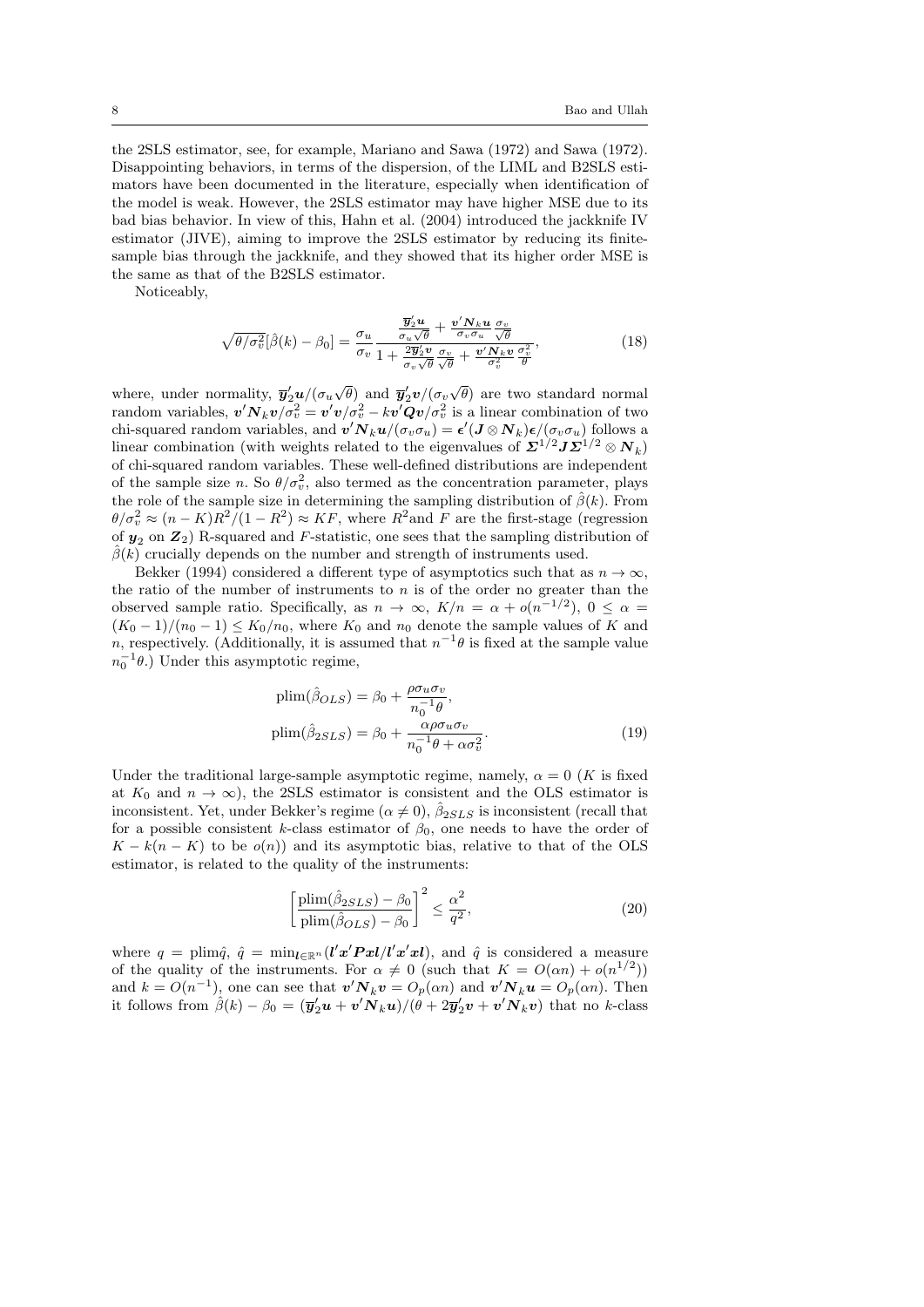estimator can be consistent under Bekker's (1994) asymptotics. Recognizing this, Bekker (1994) proposed his method of moments (MM) estimator that is consistent under both the traditional and his asymptotic regimes. It would be interesting to investigate the higher-order properties of his MM estimator.

#### 2.4 Results Evolved over the Years

Fisher (1921, 1922, 1928, 1935), about a century ago, laid the foundation of statistical finite sample theory exploring distributions of various sample based statistics. It was brought into econometrics by the seminal works of Haavelmo (1947), Anderson and Rubin (1949), and Hurwicz(1950), among others, who analyzed the finite sample properties of various econometric statistics. Most of these works were related to the exact bias or distribution by using different techniques. However, the pioneering work of Nagar (1959) established the foundation for developing analytical approximate finite sample econometrics and its future developments. Although his results were on the approximate bias and MSE of the k-class estimators, the technique he proposed was easier to implement for a wide variety of econometric statistics which are nonlinear in stochastic variables. Essentially, it involved a Taylor series expansion in a decreasing order of random terms, and then taking their expectations one by one, see (1). Soon, Nagar and his students applied this technique to derive small sample approximate bias and MSE of a large number of estimators in different econometric models. For example, see Kakwani (1967), Nagar and Kakwani (1965), Nagar and Gupta (1968), Gupta and Ullah (1970), Kakwani (1971), and Nagar and Ullah (1973), among others. Since then, a large number of papers have appeared on the approximate results, see Kadane (1971), Maasoumi and Phillips (1982), Rothenberg (1984a, 1984b), Srivastava and Giles (1987), Kiviet and Phillips (1993), Srivastava and Maekawa (1995), Donald and Newey (2001), Hahn and Newey (2004), and others. However, Srinivasan (1970) raised some concerns and cautions on using these approximate moments for the unknown exact moments, which were often difficult to derive. This is because, as he emphasized, for some estimators the exact moments may not exist or would be infinite, but the Nagar's approximate moment results would be finite. Thus, he raised the question of the meaning of Nagar's approximate results without first checking the existence of exact moments. This has lead the finite sample econometrics into two different directions. One is to look into the validity of Nagar's expansion, see important contributions on this by Sargan (1975, 1976, 1980) and Phillips (1977, 1978, 1980). In these studies they discussed the conditions of validity for Nagar's expansion and its link to the theory and applications of Edgeworth's expansion (1896, 1905) to derive the approximate moments and distributions of econometric statistics. The second direction took place in terms of deriving exact moments and distributions of econometric statistics and important contributions in this direction include Basmann (1961), Kabe (1963, 1964), Richardson (1968), Anderson and Sawa (1973), Ullah and Nagar (1974), Maasoumi (1978), Kinal (1980), Mariano (1982), Phillips (1980, 1983). Rothenberg (1984a, 1984b), Taylor (1983), and Hillier et al. (1984). A summary of these extensive exact and approximate results above can be found in the book by Ullah (2004), where it is also shown that some of these results can be developed by studying the distribution and moments of quadratic forms as developed in Imhof (1961), Forchini (2002), Bao and Ullah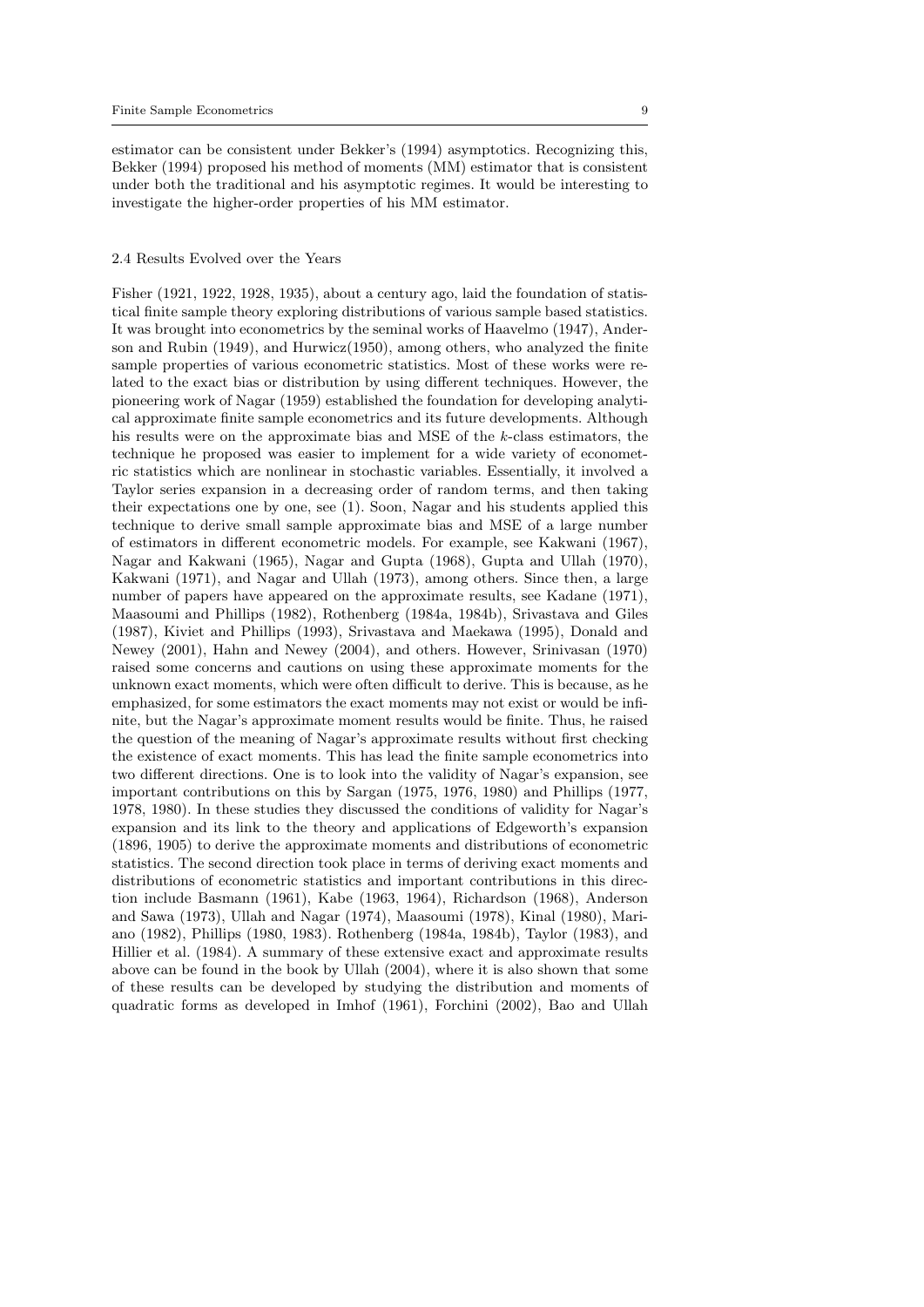(2010), and Bao and Kan (2013). The applications of these theoretical results are explored in many practical applications such as Bao and Ullah (2007), Bao et al. (2019), Bao et al. (2021), and Chu et al. (2021).

The major breakthrough in the applications of Nagar's approximate results for the 2SLS and OLS estimators came in the context of growing literature on weak instruments and large number of instruments, see Section 2.3 and Angrist and Pischke (2009) for references. While many of the Nagar-type approximate results are derived for the estimators with multivariate stochastic variables, the exact results have been restricted to estimators in bivariate cases. However, this gap is likely to be filled in future with the development of the general recent exact results and tools by Hillier and Kan (this issue, 2021), Hillier et al. (2009, 2014). These papers will be fundamental for the future growth of exact results for econometric statistics in multivariate stochastic cases.

## 3 Generalization of Nagar's Expansion

The expansion (1) and various results based on it originated in linear simultaneous models with i.i.d. normal data. For example, the expansion in (10), the corresponding stochastic terms (11), and the bias and MSE results (13) and (14). Rilstone et al. (1996) generalized it to a class of extremum estimators in linear and nonlinear models with possibly nonnormally distributed data. The estimator in question is defined as

$$
\hat{\boldsymbol{\beta}} = \underset{\boldsymbol{\beta}}{\arg} \psi_n(\boldsymbol{\beta}) = \underset{\boldsymbol{\beta}}{\arg} \frac{1}{n} \sum_{i=1}^n q_i(\boldsymbol{\beta}) = 0,
$$
\n(21)

where  $q_i(\beta) = q(\beta, w_i)$  is a known  $p \times 1$  vector-valued function of the i.i.d. random vectors  $w_i$ , consisting of observations on variables in the system, and the parameter vector  $\beta$  such that  $E(\psi_n(\beta)) = 0$  (conditional on the stochastic regressors, if any) only at  $\beta = \beta_0$ . One can think of  $\psi_n(\beta)$  as the orthogonality condition between the regressors and the error terms, or the first-order condition of some optimization criterion. The class of estimators identified by (21) include many estimators in linear and nonlinear models, such as the maximum likelihood (ML), least squares (LS), and generalized method of moments (GMM) estimators. Under some smoothness conditions on  $\psi_n(\beta)$  and its higher-order derivatives, one can implement a Taylor-series expansion such that

$$
\psi_n(\hat{\boldsymbol{\beta}}) = \psi_n(\boldsymbol{\beta}_0) + \sum_{i=1}^3 \frac{1}{i!} \nabla^i \psi_n(\boldsymbol{\beta}_0) [\otimes^i (\hat{\boldsymbol{\beta}} - \boldsymbol{\beta}_0)] + o(n^{-3/2}), \tag{22}
$$

where  $\nabla^i \psi_n(\boldsymbol{\beta}_0)$  denotes the *i*-th order derivative of  $\psi_n(\boldsymbol{\beta})$  with respect to the parameter vector  $\beta$ , evaluated at  $\beta = \beta_0$  and defined recursively as in Rilstone et al. (1996), and  $\otimes^i(\hat{\beta}-\beta_0) = (\hat{\beta}-\beta_0)\otimes(\hat{\beta}-\beta_0)\cdots\otimes(\hat{\beta}-\beta_0)$  is the Kronecker product of  $\hat{\boldsymbol{\beta}}-\boldsymbol{\beta}_0$  and itself i times. Given the expansion (22), by solving for  $\hat{\boldsymbol{\beta}}-\boldsymbol{\beta}_0$  recursively and expanding  $[\nabla \psi_n(\beta_0)]^{-1} = (E[\nabla \psi_n(\beta_0)])^{-1} \{I + (E[\nabla \psi_n(\beta_0)])^{-1}(\nabla \psi_n(\beta_0) \mathbb{E}[\nabla \psi_n(\boldsymbol{\beta}_0)]$ }<sup>-1</sup> in terms of powers of  $\nabla \psi_n(\boldsymbol{\beta}_0) - \mathbb{E}[\nabla \psi_n(\boldsymbol{\beta}_0)]$ , one can write down  $\hat{\beta} - \beta_0$  as in (1). One can see that the expansion (1) used for the k-class estimator is a special case of the expansion of  $[\nabla \psi_n(\mathcal{A}_0)]^{-1}$ . (It is not necessarily  $E(\psi_n(\mathcal{A}_0)) = 0$ though for the k-class estimator, except for the special case of 2SLS.)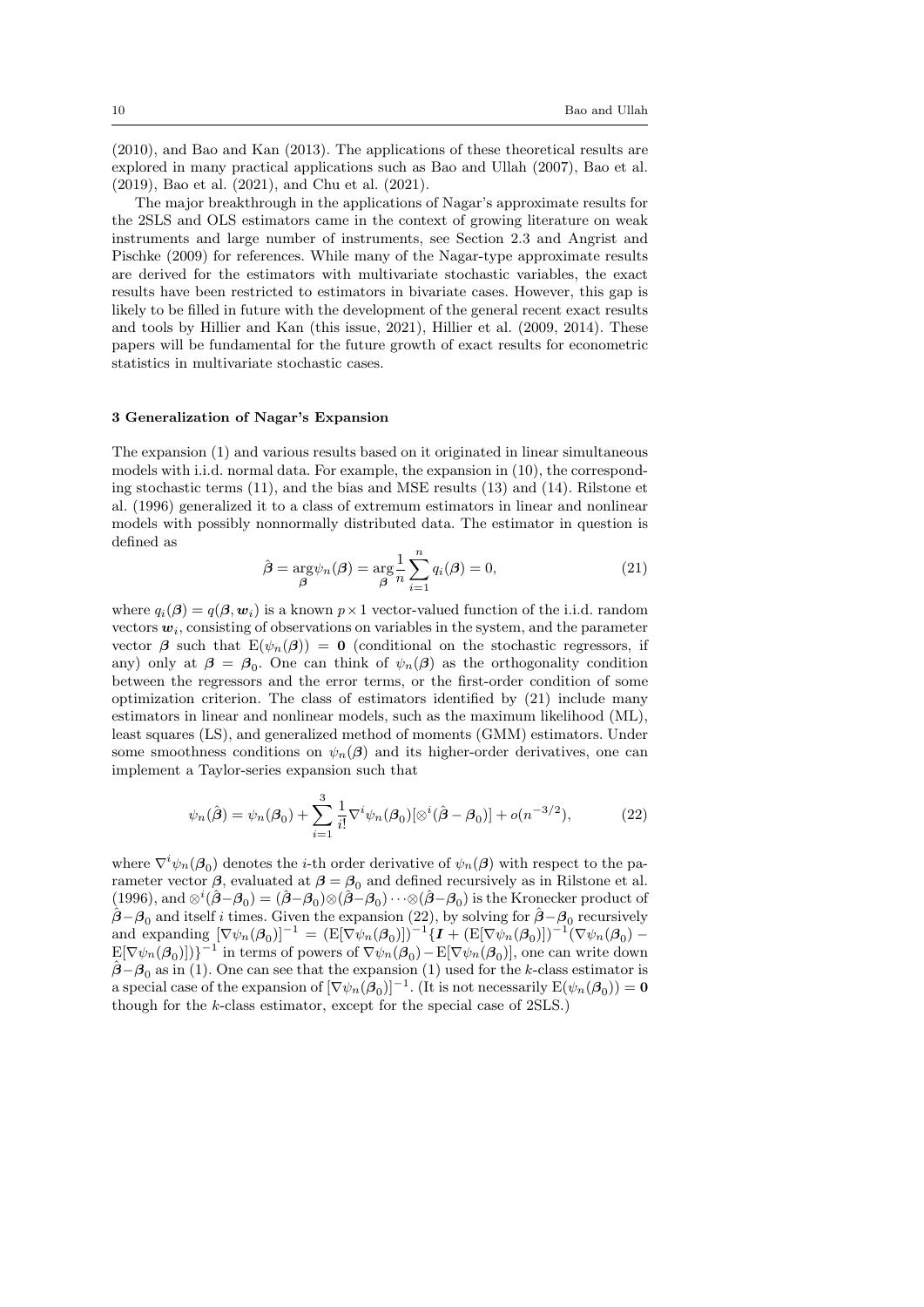Bao and Ullah (2017a, 2017b) recognized that Rilstone et al. (1996) can be further generalized to models for non-i.i.d. data, including time-series and spatial data, where the identification condition  $\psi_n(\boldsymbol{\beta}) = \psi_n(\boldsymbol{\beta}, \boldsymbol{W})$ ,  $\boldsymbol{W} = (\boldsymbol{w}_1, \cdots, \boldsymbol{w}_n)'$ . Though not obvious, on many occasions, one may write  $\psi_n(\boldsymbol{\beta}) = \frac{1}{n} \sum_{i=1}^n q(\boldsymbol{\beta}, \boldsymbol{w}_i)$ such that  $E(q(\beta, w_i)|\sigma(w_{i-1}, \dots, w_1)) = 0$ , where  $\sigma(w_{i-1}, \dots, w_1)$  is the sigmafield generated by  $w_{i-1}, \dots, w_1$ . In other words,  $\{q(\boldsymbol{\beta}, \boldsymbol{w}_i)\}_{i=1}^n$  forms a martingale difference sequence. Based on this, Bao and Ullah (2017a) derived the second-order bias and MSE of the ML estimator in pure first-order spatial autoregressions under normality and Bao and Ullah (2017b) presented results for some commonly-used time-series models under nonnormality. Results for the first-order spatial autoregressions with exogenous regressors under nonnormality were given by Bao (2013). In fact, Bao and Ullah (2009) used the expansion (10) based on the general identification condition  $\psi_n(\beta, W)$  to derive the the approximate standardized measures of deviation from normality, namely, the skewness and excess kurtosis coefficients, for a class of econometric estimators. Given the skewness and kurtosis results above, one may follow the lines of Rothenberg (1984a) to use the two standardized measures to construct an Edgeworth-type approximation to the distribution of a non-linear estimator, though it is an open question as to whether the Edgeworth distribution is a valid approximation to the true distribution.

When one tries to evaluate the various terms involved in  $(2)$  and  $(3)$ , the results on moments of quadratic forms in (5) as well as those under nonnormality in Bao and Ullah (2010) are useful for one to simplify and derive analytical results.

#### 4 The Exact and Approximate Distribution Results

In addition to the approximate moments, one may be also interested in the exact and (higher-order) approximate distributions of the estimator in question. This is relevant since it has long been observed that the celebrated asymptotic normal distribution, with the help of various version of central limit theorems, depending on the degree of memory and heterogeneity in the data, may provide poor approximation to the estimator's finite-sample distribution. It may also happen that the asymptotic distribution depends on the asymptotic regime used. For example, for the continuous time Ornstein-Uhlenbeck process, the asymptotic distribution of the MLE of the mean reversion parameter depends on how the data are sampled, see Zhou and Yu (2015) for the different asymptotic distribution results under infill, expanding, and double asymptotic regimes. In practice, the realized sample data does not manifest itself which asymptotic regime should be used. This calls for the exact and/or higher-order approximate distributions.

#### 4.1 The Exact Distribution

When the (scalar) estimator can be written as a ratio of quadratic forms, then under normality, the exact distribution of the estimator can be evaluated using the technique of Imhof (1960). Consider the following ratio

$$
r = \frac{\mathbf{y}' A_1 \mathbf{y}}{\mathbf{y}' A_2 \mathbf{y}},\tag{23}
$$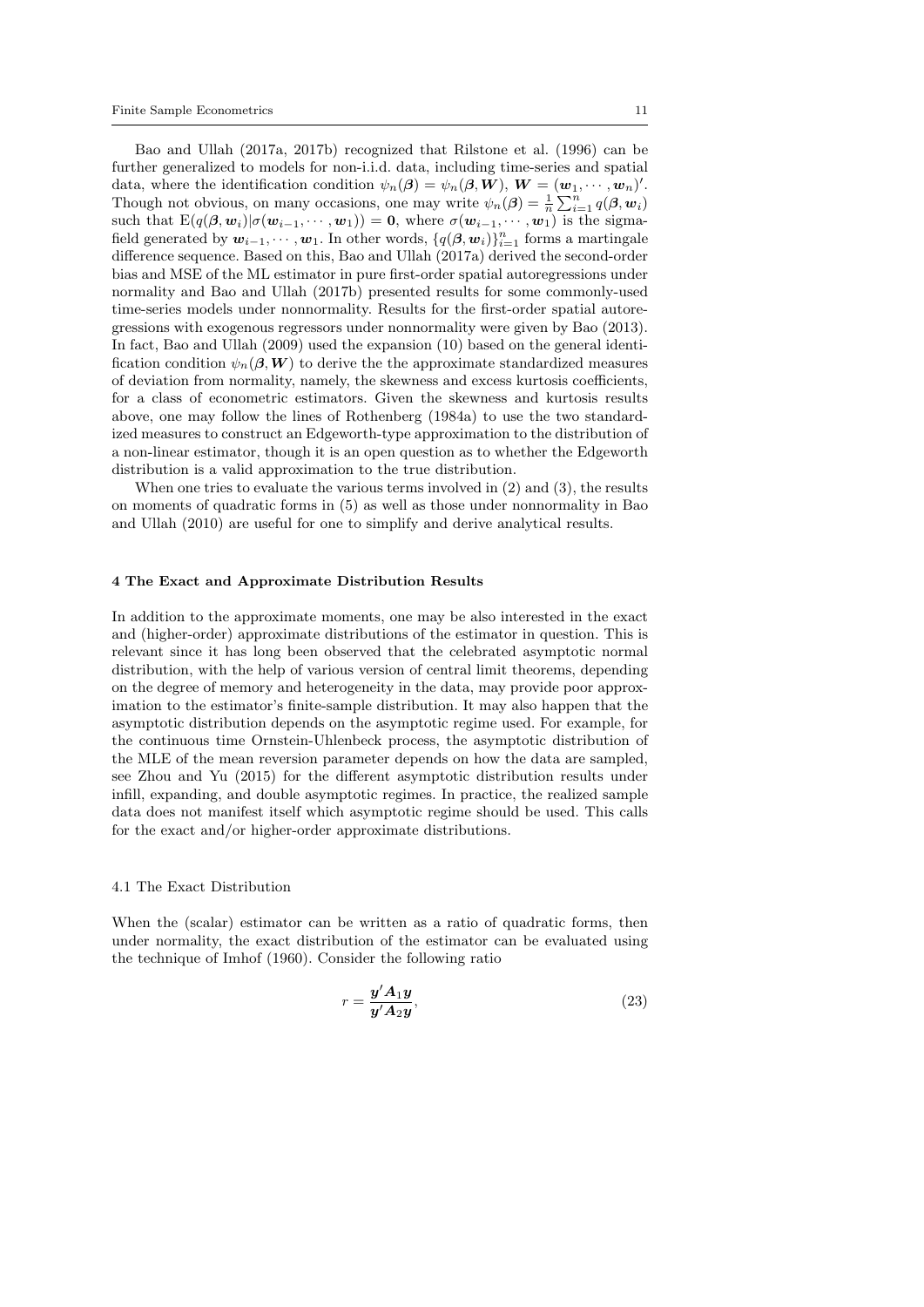where y is an  $n \times 1$  normal random vector with its mean vector  $E(y) = \mu$  and variance matrix  $Var(y) = \Omega$  being positive definite,  $A_1$  and  $A_2$  are  $n \times n$  nonstochastic symmetric matrices, and  $A_2$  is a positive semi-definite. The cumulative distribution function (CDF) of this ratio is

$$
F(r_0) = \Pr(r \le r_0) = \Pr(\mathbf{y}' \mathbf{A} \mathbf{y} \le 0),\tag{24}
$$

where  $A = A_1 - r_0 A_2$ . Rewriting  $y'Ay = y'\Omega^{-1/2}BB'\Omega^{1/2}AD^{1/2}BB'\Omega^{-1/2}y =$  $\boldsymbol{y}^{\star\prime}\boldsymbol{\Lambda}\boldsymbol{y}^{\star} = \sum_{i=1}^n\lambda_i y_i^{\star 2}, \text{ where } \boldsymbol{y}^{\star\prime} = \boldsymbol{B}'\boldsymbol{\Omega}^{-1/2}\boldsymbol{y} \sim \text{N}(\boldsymbol{\mu}^{\star}, \boldsymbol{I}), \ \boldsymbol{\mu}^{\star\prime} = \boldsymbol{B}'\boldsymbol{\Omega}^{-1/2}\boldsymbol{\mu}, \ \boldsymbol{\Lambda}$ is a diagonal matrix of eigenvalues of  $\Omega^{1/2} A \Omega^{1/2}$ , and  $B$  is an orthogonal matrix of eigenvectors of  $\Omega^{1/2} A \Omega^{1/2}$  such that  $B' \Omega^{1/2} A \Omega^{1/2} B = \Lambda$ , one can see that the distribution of the ratio of quadratic forms translates to that of a linear combination of independent non-central chi-squared random variables. Let  $\lambda_i$ ,  $j = 1, \dots, s \leq n$ , denote non-zero distinct elements of  $\Lambda$ ,  $n_j$  be the corresponding multiplicities,  $\delta_j = \sum_{i \to j} \mu_i^{\star 2}$ , where  $\sum_{i \to j}$  denotes summing over i such that the *i*-th element of  $\Lambda$  equals  $\lambda_j$ . Then  $\mathbf{y}^{*'} \Lambda \mathbf{y}^{*} = \sum_{j=1}^s \lambda_j \zeta_j^2$ , where  $\zeta_j^2 \sim \chi_{n_j}^2(\delta_j)$  and they are independent of each other. For a linear combination (with weights  $\lambda_j$ ) of independent noncentral chi-squared variables  $\zeta_j$  (with noncentrality parameter  $\delta_j$ and degrees of freedom  $n_j$ ), Imhof (1961) showed that

$$
\Pr(\sum_{j=1}^{s} \lambda_j \zeta_j^2 \le c) = \frac{1}{2} - \frac{1}{\pi} \int_0^\infty \frac{\sin \rho_1(t)}{t \rho_2(t)} dt,\tag{25}
$$

where

$$
\rho_1(t) = -\frac{ct}{2} + \sum_{j=1}^s \left[ \frac{n_j}{2} \tan^{-1}(\lambda_j t) + \frac{\lambda_j \delta_j t}{2(1 + \lambda_j^2 t^2)} \right],
$$
  

$$
\rho_2(t) = \prod_{j=1}^s (1 + \lambda_j^2 t^2)^{n_j/4} \exp\left[ \frac{\lambda_j^2 t^2 \delta_j}{2(1 + \lambda_j^2 t^2)} \right].
$$
 (26)

Setting  $c = 0$  in (25), one has  $Pr(\sum_{j=1}^{r} \lambda_j \zeta_j^2 \leq 0) = F(r_0) = Pr(\mathbf{y}' \mathbf{A} \mathbf{y} \leq 0)$  $Pr(\boldsymbol{y}'\boldsymbol{A}_1\boldsymbol{y}/\boldsymbol{y}'\boldsymbol{A}_2\boldsymbol{y} \leq r_0).$ 

For one to be able to use (25), the essential task is to compute eigenvalues of an  $n \times n$  matrix, which may become very cumbersome if n is moderately large. A somewhat different approach is given by Gurland (1948) and Gil-Pelaez (1951). Suppose one can work out the joint characteristic function of  $Y_1$  and  $Y_2$ , where  $Y_1 = \mathbf{y}' \mathbf{A}_1 \mathbf{y}$  and  $Y_2 = \mathbf{y}' \mathbf{A}_2 \mathbf{y}$ , denoted by  $\varphi(t_1, t_2) = \mathrm{E}(\exp(\mathrm{i}t_1 Y_1 + \mathrm{i}t_2 Y_2))$ , then

$$
F(r_0) = \frac{1}{2} - \frac{1}{\pi} \int_0^\infty \text{Im}\left(\frac{\varphi(t_1, -t_1 r_0)}{t_1}\right) dt_1.
$$
 (27)

Bao et al. (2019) used (27) to evaluate the exact distribution of the MLE of the mean reversion parameter in the Ornstein-Uhlenbeck process with the help of analytical evaluation of the joint characteristic function involved.

When the estimator is multivariate, the issue of deriving the exact distribution is more complicated. A classical example is Phillips (1980) when he derived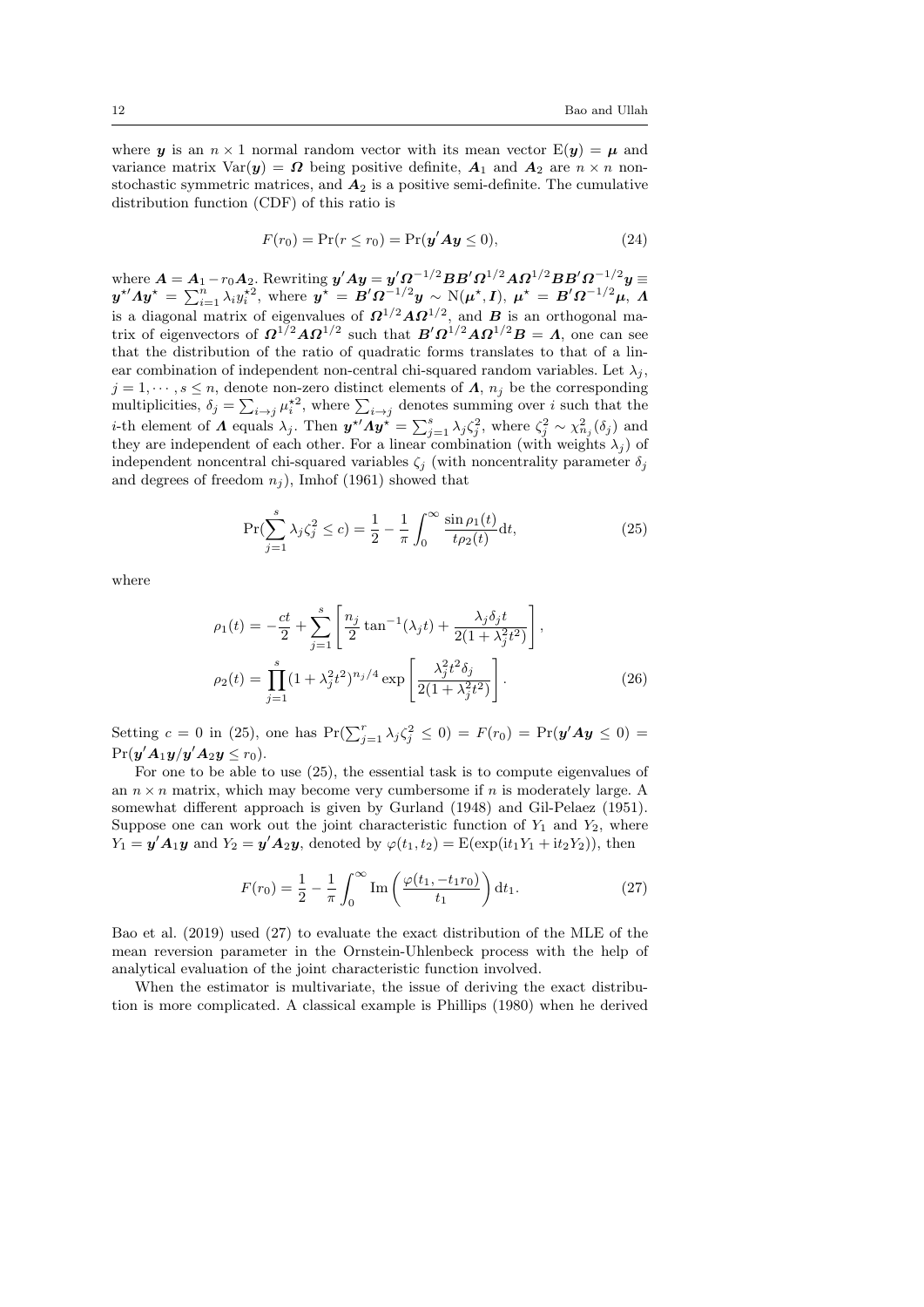the exact probability distribution function (PDF) of the IV estimator of the coefficient vector of the endogenous variables in a structural equation under overidentification. Let the structural equation be

$$
\mathbf{y}_1 = \mathbf{Y}_2 \boldsymbol{\beta} + \mathbf{Z}_1 \boldsymbol{\gamma} + \mathbf{u} \tag{28}
$$

and the reduced form be

$$
[\mathbf{y}_1, \mathbf{Y}_2] = [\mathbf{Z}_1, \mathbf{Z}_2] \begin{bmatrix} \pi_{11} & \mathbf{\Pi}_{12} \\ \pi_{21} & \mathbf{\Pi}_{22} \end{bmatrix} + [\mathbf{v}_1, \mathbf{V}_2] = \mathbf{Z}\mathbf{\Pi} + \mathbf{V},
$$
(29)

where  $y_1$  is an  $n \times 1$  observational vector on the outcome variable,  $Y_2$  is an  $n \times g$ observational matrix on g endogenous variables,  $\mathbb{Z}_1$  is an  $n \times K_1$  observational matrix of included exogenous regressors, and  $\boldsymbol{Z}_2$  is an  $n\times K_2$  observational matrix of excluded exogenous regressors. Suppose  $[\mathbb{Z}_1, \mathbb{Z}_3]$  be an observational matrix of instruments, where the  $n \times K_3$  matrix  $\mathbb{Z}_3$  is a submatrix of  $\mathbb{Z}_2$ . The IV estimator is

$$
\hat{\boldsymbol{\beta}}_{IV} = (\mathbf{Y}_2' \mathbf{Z}_3 \mathbf{Z}_3' \mathbf{Y}_2)^{-1} \mathbf{Y}_2' \mathbf{Z}_3 \mathbf{Z}_3' \mathbf{y}_1 = \mathbf{H}_{22}^{-1} \mathbf{h}_{21},
$$
\n(30)

where

$$
H = \begin{bmatrix} h_{11} & h'_{21} \\ h_{21} & H_{22} \end{bmatrix} = n^{-1} \begin{bmatrix} y'_1 Z_3 Z'_3 y_1 & y'_1 Z_3 Z'_3 Y_2 \\ Y'_2 Z_3 Z'_3 y_1 & Y'_2 Z_3 Z'_3 Y_2 \end{bmatrix}.
$$
 (31)

With the normalization  $n^{-1}Z'Z = I$  and the covariance matrix of rows of V being the identity matrix, the matrix  $H$  is noncentral Wishart of order  $g + 1$ . Phillips (1980) derived the joint PDF of  $\hat{\beta}_{IV}$  by the following steps. First, write the PDF of A in terms of a hypergeometric function with a matrix argument. In the next step, a variable transformation is carried out so that the PDF is expressed in terms of  $H_{22}$  and  $h_{21}$ . In the final step, the PDF of  $\hat{\beta}_{IV}$  is derived by integrating over the space of  $(h_{21}, H_{22})$ . The final expression of the PDF of  $\hat{\beta}_{IV}$  involves an infinite sum of hypergeometric functions with a matrix argument. For the 2SLS estimator in the simple case (6) (with  $g = 1, K_3 = K_2 = K$ , and  $K_1 = 0$ ), the PDF of  $\hat{\beta}_{2SLS}$ can be written as

$$
f(r_0) = \frac{\exp\left[-\frac{\theta}{2}(1+\beta_0^2)\right] \Gamma\left(\frac{K+1}{2}\right)}{\sqrt{\pi} \Gamma\left(\frac{K}{2}\right) (1+r_0^2)^{(K+1)/2}} \times \sum_{j=0}^{\infty} \frac{\left(\frac{K-1}{2}\right)_j}{j!\left(\frac{K}{2}\right)_j} \left(\frac{\theta \beta_0^2}{2}\right)^j {}_{1}F_1\left(\frac{K+1}{2}; \frac{K}{2}+j; \frac{\theta}{2}\frac{(1+\beta_0 r_0)^2}{1+r_0^2}\right). \tag{32}
$$

### 4.2 The Approximate Distribution

When  $g = 1$ , namely, when there is only one right-hand-side endogenous variable, the matrix argument hypergeometric function has an explicit representation (in terms of the univariate  $_1F_1$  function and the elementary symmetric functions of the matrix argument). For the general case of  $g > 1$ , its calculation is a challenge and hence the exact PDF of  $\hat{\beta}_{IV}$  is not feasible. Phillips (1980) recognized this and proposed approximating the matrix argument hypergeometric function such that approximation error is  $O(n^{-1})$ . The approximation error of the resulting PDF, however, is not clear.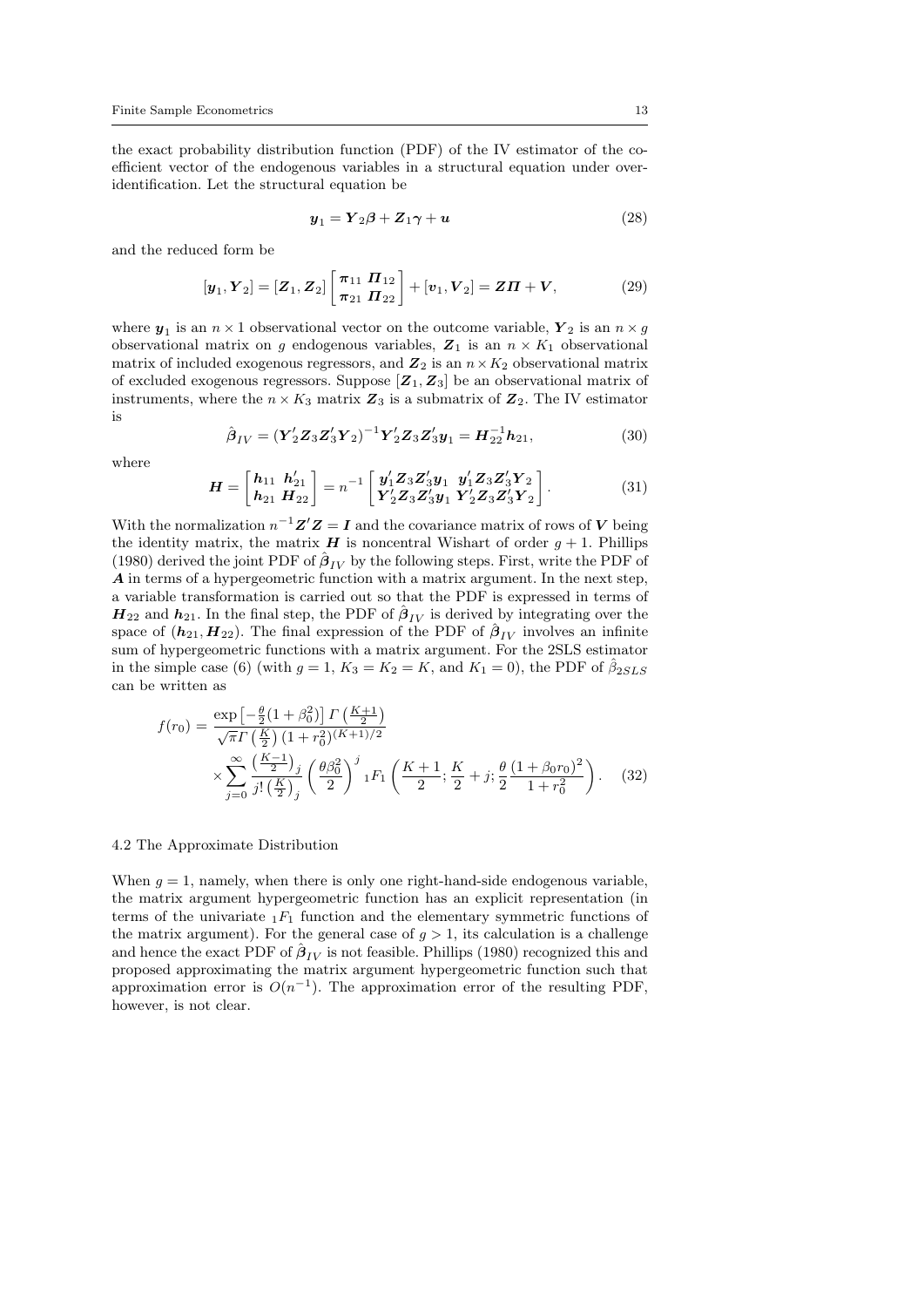Instead, one may consider developing approximate distribution results using an Edgeworth-type approximation. A multivariate Edgeworth approximation is typically complicated, if not impossible. Classical references and recent contributions include Bhattacharya and Ghosh (1978), Götze (1987), Kollo and von Rosen (1998), and Kundhi and Rilstone (2020), among others. Usually, for tractable results, one needs to employ complicated matrix and tensor notation. Skovgaard (1986) proposed a directional approach such that the expansion is implemented in one direction at a time. Kundhi and Rilstone (2013) considered a scalar statistic of  $\hat{\beta}$  that is based on (21), also see Kundhi and Rilstone (2012) for the special case when  $\hat{\beta}$  is the generalized empirical likelihood (GEL) estimator.

Suppose one is interested in the distribution of the scalar statistic

$$
\hat{t} = \frac{\sqrt{n}l'(\hat{\boldsymbol{\beta}} - \boldsymbol{\beta}_0)}{\sqrt{l'\hat{\mathbf{\hat{V}}l}}},\tag{33}
$$

where  $l \in \mathbb{R}^p$  is a  $p \times 1$  vector of constants and  $\hat{\mathcal{V}}$  is a consistent estimator of  $\mathcal{V} = nE(a_{-1/2}a'_{-1/2})$ . In addition to the smoothness assumptions in Rilstone et al. (1996), if one also assumes that an expansion of  $l' \hat{\mathcal{V}} l$  holds, namely,

$$
l'\hat{\mathbf{V}}l = l'\mathbf{V}l + b_{-1/2} + b_{-1},
$$
\n(34)

where  $b_{-j/2} = O_p(n^{-j/2})$ ,  $j = 1, 2$ , and  $b_{-1/2} = n^{-1} \sum_{i=1}^n b_i$ , Kundhi and Rilstone (2013) showed that the CDFs of  $\hat{\xi}$  and  $\hat{t}$  coincide to order  $o(n^{-1/2})$ , where

$$
\hat{\xi} = \frac{\sqrt{n} \mathbf{l}' \mathbf{a}_{-1/2}}{\sqrt{\mathbf{l}' \mathbf{V} \mathbf{l}}} + \frac{\sqrt{n} \mathbf{l}' \mathbf{a}_{-1}}{\sqrt{\mathbf{l}' \mathbf{V} \mathbf{l}}} - \frac{\sqrt{n} \mathbf{l}' \mathbf{a}_{-1/2}}{\sqrt{\mathbf{l}' \mathbf{V} \mathbf{l}}} \frac{b_{-1/2}}{2\mathbf{l}' \mathbf{V} \mathbf{l}}.
$$
\n(35)

Note that the third term in the above expression is due to the correlation of  $\hat{\boldsymbol{\beta}}$  and  $\hat{\mathcal{V}}$ . (If  $\mathcal{V}$  is known, then the assumption (34) is not relevant and the third term in (35) is not needed.) Kundhi and Rilstone (2013) derived the first three (approximate) cumulants of  $\hat{\xi}$ , up to  $o(n^{-1/2})$ , in terms of cumulants of  $\xi$ , defined as the sum of the first two terms in (35). Suppose one can write  $a_{-1/2} = -n^{-1} \sum_{i=1}^{n} d_i$ . (For the case of i.i.d. data,  $d_i = [E(\nabla q_1(\beta_0))]^{-1} q_1(\beta_0)$ .) With  $E(\xi) = n^{-1/2} \kappa_1$ ,  $Var(\xi) = 1 + O(n^{-1}),$  and  $E((\xi - E(\xi))^3) = n^{-1/2}\kappa_3 + O(n^{-3/2}),$  Kundhi and Rilstone (2013) defined the approximate cumulants of  $\hat{\xi}$  as

$$
\hat{\kappa}_1 = \kappa_1 + \frac{\mathrm{E}(l'd_1b_1)}{2(l'\mathcal{V}l)^{3/2}}, \quad \hat{\kappa}_3 = \kappa_3 + \frac{3\mathrm{E}(l'd_1b_1)}{(l'\mathcal{V}l)^{3/2}}.
$$
\n(36)

Then the Edgeworth approximation to the distribution of  $\hat{t}$ , defined as

$$
P(t) = \Phi(t) - \frac{\hat{\kappa}_1}{\sqrt{n}} \phi(t) - \frac{1}{6} \frac{\hat{\kappa}_3}{\sqrt{n}} (t^3 - 3t) \phi(t), \tag{37}
$$

where  $\Phi(t)$  and  $\phi(t)$  are, respectively, the CDF and PDF of a standard normal distribution, is shown to approximate the true distribution of  $\hat{t}$  to order  $o(n^{-1/2})$ in the sense that  $\sup_{t\in\mathbb{R}}|P(t)-\Pr(\hat{t}\leq t)|=o(n^{-1/2})$ . One can use (35) to handle straightforwardly the scalar case  $(p = 1)$  or non-studentized statistic.

Kundhi and Rilstone (2013) showed that the approximation (35) is valid by verifying the conditions in Bhattacharya and Ghosh (1978). For the more general case of nonlinear estimators with non-i.i.d. data, Bao and Ullah (2009) derived the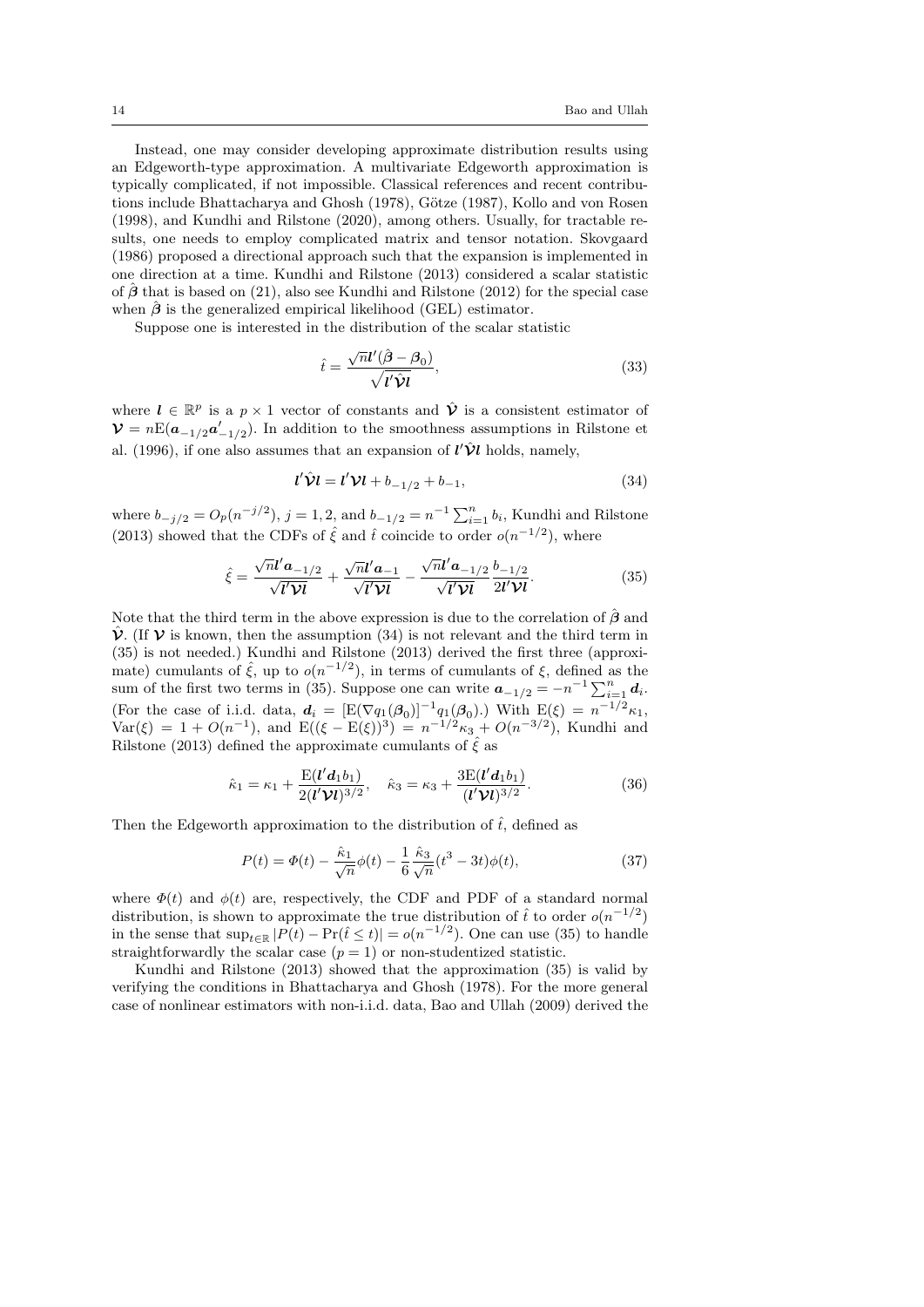approximate cumulants of  $l_j'\hat{\boldsymbol{\beta}},$  where  $l_j$  is the j-th unit vector in  $\mathbb{R}^p$ . It is expected that a similar adjustment, taking into account the correlation of  $\hat{\beta}$  and the estimated asymptotic variance matrix, is needed when a studentized statistic is used. However, it is still an open question regarding whether the resulting Edgeworth approximation using the approximate cumulants is a valid distribution function.

For the univariate first-order dynamic model, Phillips (1977) derived the exact cumulants of the LS estimator of the AR(1) coefficient, assuming normality, and used them to construct the Edgeworth approximation. He also used the approximate cumulants of the associated  $t$  statistic to construct the corresponding Edgeworth approximate distribution. Phillips and Park (1988) developed the Edgeworth-type expansion of the Wald statistic by first employing Taylor-series expansions of both the restrictions (evaluated at the sample estimate) and its estimated asymptotic covariance matrix. Then they derived the cumulants of the resulting approximate Wald statistic and used them to construct the Edgeworth approximate distribution of the Wald statistic, up to  $o(n^{-1})$ . Note that Phillips and Park (1988) assumed either the distribution of the estimator is exactly normal or has a valid Edgeworth distribution to begin with.

# 5 Future Directions

Recent advancements in computation, symbolic calculation, data science, and machine learning, with the presence of big data, may make one wonder about the future of finite sample econometrics. Even with big data, inference remains an important and fundamental issue, especially when some covariates are rare-event type. While big data may make frequent inference (and forecasting) updating possible, it never dismisses the relevance of inferences, whether they are based on the asymptotic or finite sample theory. There are occasions where data frequency is key factor in determining the properties of estimators and statistics of interest and it can happen that even in the presence of big data, the asymptotic and finite sample distributions give rise to quite different descriptions of their sampling distributions. Of course, there are many areas in the social sciences where the data are limited due to the nature of the variables involved and developing the finite sample theory is even more needed. Improvements in computational methods have made it promising for a return to the topics of exact theory and higher-order approximations. The following are fruitful directions to explore and improvements in computational technology may yield some useful results in the near future.

- 1. The expansion as in (1) is in the order of power series of  $n^{-1/2}$ , which is a natural choice given a typical estimator is  $\sqrt{n}$ -consistent. However, under infill asymptotics, the convergence rate is different. Another example is the role of the concentration parameter as demonstrated by (18). Related literature includes the fixed-b asymptotics for nonparametric estimation; large- $N/\text{large}$ -T asymptotics in panel; sparse/dense weight matrices in spatial econometrics. Suppose the convergence rate is  $h_n$ , possibly a function of n, then a natural extension is to expand by power series of  $h_n$ .
- 2. The exact moments/distribution for the multivariate case seems to be a largely unexplored area. Recent contributions by Hashiguchi et al. (2018) and Hillier and Kan (this issue) provide some insights into the properties of the Wishart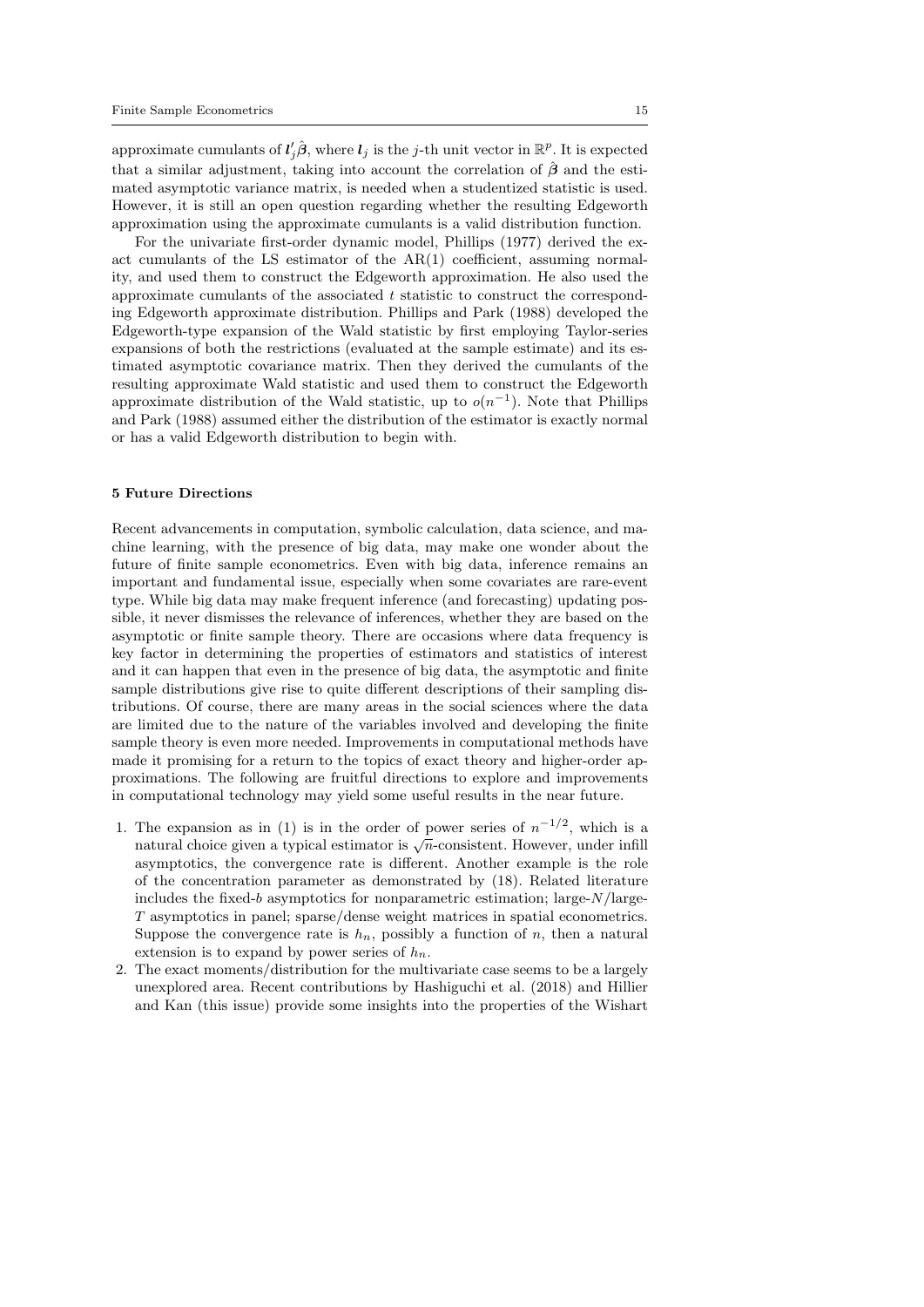matrix, which arise naturally in multivariate analysis, but still there appears to be no obvious way of deriving the exact moments.

- 3. The approximate skewness and kurtosis derived in Bao and Ullah (2009) may be used to construct the Edgeworth distribution of a general class of estimators and the associated  $t$  statistics and maybe Wald statistics. The challenge is to verify the resulting approximation constitutes a valid approximate distribution.
- 4. One major area where the Nagar-type approximate moments have not been developed is the class of estimators derived by solving discrete moment function, such as the quantile estimators and estimators under asymmetric loss functions. Only asymptotic theory results have been developed for such cases but not the analytical finite sample results. This is an open area for future research, but see recent attempts by Lee et al. (2018) and Franguridi et al. (2021).
- 5. Many financial and macro-economic models involve non-stationary/long-memory variables. The analytical finite sample results in this area are not yet explored extensively, although see the works by Abadir (1993), Kiviet and Phillips (2005), Phillips and Lee (2013), and Bao et al. (2014).
- 6. A number of non-linear applied micro models such as logit/probit models, censored models, truncated models have not been explored for their analytical finite sample properties. Rilstone and Ullah (2002) derived the second-order bias of Heckman's two-step estimator for sample selection models and one has yet to extend to other frequently used micro models.

Acknowledgements This paper is dedicated to Professor A.L.Nagar for this special issue. We thank Essie Maasoumi for his helpful comments.

## References

- 1. Abadir, K.M. 1993. OLS bias in a nonstationary regression. Econometric Theory 9(1): 81–93.
- 2. Anderson, T.W., Rubin, H. 1949. Estimation of the parameters of a single equation in a complete system of stochastic equations. Annals of Mathematical Statistics 20(1): 46–63.
- 3. Anderson, T.W., Sawa, T. 1973. Distributions of estimates of coefficients of a single equation in a simultaneous system and their asymptotic expansions. Econometrica 41(4): 683– 714.
- 4. Angrist, J.D., Pischke, J. 2009. Mostly Harmless Econometrics: An Empiricist's Companion. Princeton University Press.
- 5. Bekker, P.A. 1994. Alternative approximations to the distributions of instrumental variable estimators. Econometrica 62(3): 657–681.
- 6. Bao, Y. 2013. Finite-sample bias of the QMLE in spatial autoregressive models. Econometric Theory 29(1): 68–88.
- 7. Bao, Y., Kan, R. 2013. On the moments of ratios of quadratic forms in normal random variables. Journal of Multivariate Analysis 117: 229–245.
- 8. Bao, Y., Ullah, A., Zhang, R. 2014. Moment approximation for least-squares estimator in first-order regression models with unit root and nonnormal errors. Advances in Econometrics 33: 65–92.
- 9. Bao, Y., Ullah, A., Wang, Y. 2019. Distribution of the mean reversion estimator in the Ornstein–Uhlenbeck process. Econometric Reviews 36 (6-9): 1039–1056.
- 10. Bao, Y., Ullah, A. 2007a. Finite sample properties of maximum likelihood estimator in spatial models. Journal of Econometrics 137(2): 396–413.
- 11. Bao, Y., Ullah, A. 2007b. The second-order bias and mean squared error of estimators in time-series models. Journal of Econometrics 140(2): 650–669.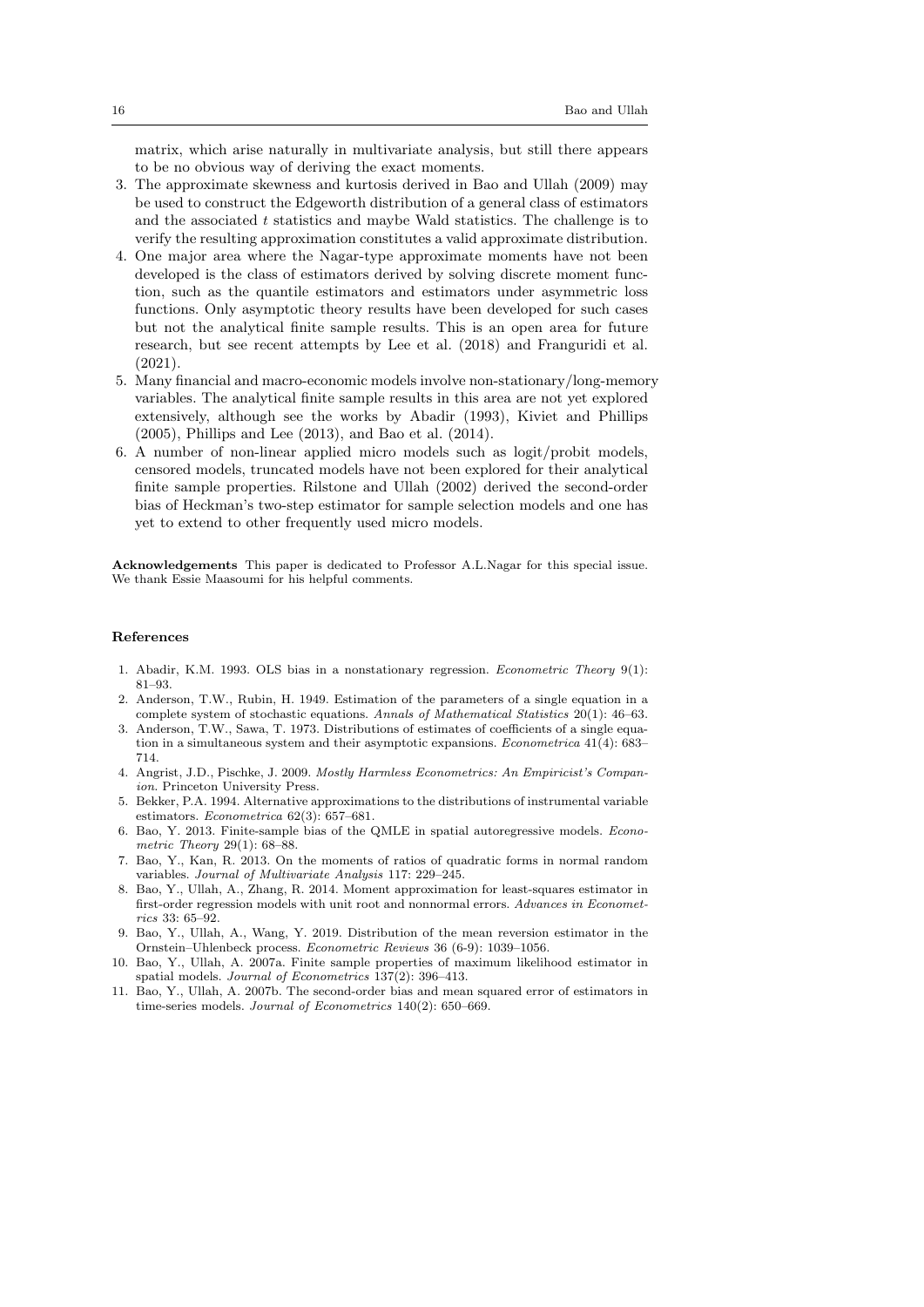- 12. Bao, Y., Ullah, A. 2009. On skewness and kurtosis of econometric estimators. The Econometrics Journal 12(2): 232–247.
- 13. Bao, Y., Ullah, A. 2010. Expectation of quadratic forms in normal and nonnormal variables with applications. Journal of Statistical Planning and Inference 140(5): 1193-1205.
- 14. Bao, Y., Liu, X., Ullah, A. 2021. On the exact statistical distribution of econometric estimators and test statistics. In Advances in Statistics–Theory and Applications, ed. I. Ghosh, N. Balakrishnan, and T. Ng, 119–131. Springer.
- 15. Basmann, R.L. 1961. A note on the exact finite sample frequency functions of generalized classical linear estimators in two leading over-identified cases. Journal of the American Statistical Association 56(295): 619–636.
- 16. Bhattacharya, R.N., Ghosh., J.K. 1978. On the validity of the formal Edgeworth expansion. Annals of Statistics 6(2): 434–451.
- 17. Chu, J., Lee, T.-H., Ullah, A., Xu, H. 2021. Exact distribution of the f-statistic under heteroskedasticity of unknown form for improved inference. Journal of Statistical Computation and Simulation 91(9): 1782–1801.
- 18. Dwivedi, T. D., Srivastava, V. K. 1984. Exact finite sample properties of double k-class estimators in simultaneous equations. Journal of Econometrics 25(3): 263–283.
- 19. Donald, S.G., Newey, W.K. 2001. Choosing the number of instruments. Econometrica 69(5): 1161–1191.
- 20. Edgeworth, F.Y. 1896. The asymmetrical probability curve. Philosophical Magazine Series 5 41(249): 90–99.
- 21. Edgeworth, F.Y. 1905. The law of error. Transactions of the Cambridge Philosophical Society 20(36-65): 113–141.
- 22. Fisher, R.A. 1921. On the "probable error" of a coefficient of correlation deduced from a small sample Metron 1: 3–32.
- 23. Fisher, R.A. 1922. The goodness of fit of regression formulae and the distribution of regression coefficients. Journal of the Royal Statistical Society 85 (4): 597–612.
- 24. Fisher, R.A. 1928. The general sampling distribution of the multiple correlation coefficient. Proceedings of the Royal Society A 121 (788): 654–673.
- 25. Fisher, R.A. 1935. The mathematical distributions used in the common tests of significance. Econometrica 3 (4): 353–365.
- 26. Forchini, G. 2002. The exact cumulative distribution function of a ratio of quadratic forms in normal variables, with application to the AR  $(1)$  model. *Econometric Theory* 18  $(4)$ : 823–852.
- 27. Franguridi, G., Gafarov, B., Wüthrich, K. 2021. Conditional quantile estimators: a small sample theory. CESifo Working Paper Series 9046, CESifo.
- 28. Fuller, W.A. 1977. Some properties of a modification of the limited information estimator. Econometrica 45(4): 939–953.
- 29. Gil-Pelaez, J. 1951. Note on the inversion theorem. Biometrika 38(3-4): 481–482.
- 30. Götze, F. 1987. Approximations for multivariate U-statistics. Journal of Multivariate Analysis 22(2): 212–229.
- 31. Gupta,Y. P., Ullah, A. 1970. A note on the moments of the Wald's estimator. Statistica Neerlandica 24(3): 109–123.
- 32. Gurland, J. 1948. Inversion formula for the distribution of ratios. Annals of Mathematical Statistics 19(2): 228–237.
- 33. Haavelmo, T. 1947. Methods of measuring the marginal propensity to consume. Journal of the American Statistical Association 42(237): 105–122.
- 34. Hahn, J., Hausman, J., Kuersteiner, G. 2004. Estimation with weak instruments: Accuracy of higher-order bias and MSE approximations. The Econometrics Journal 7(1): 272–306.
- 35. Hahn, J., Newey, W. 2004. Jackknife and analytical bias reduction for nonlinear panel models. Econometrica 72(4): 1295–1319.
- 36. Hall, P. 1992. The Bootstrap and Edgeworth Expansion. New York: Springer-Verlag.
- 37. Harding, M., Hausman, J., Palmer, C.J. 2016. Finite sample bias corrected IV estimation for weak and many Instruments. Advances in Econometrics 36: 245–273.
- 38. Hashiguchi, H., Takayama, N., Takemura, A. 2018. Distribution of the ratio of two Wishart matrices and cumulative probability evaluation by the holonomic gradient method. Journal of Multivariate Analysis 165: 270–278.
- 39. Hillier, G., Kan, R. (this issue). Moments of a Wishart matrix. Journal of Quantitative Economics.
- 40. Hillier, G., Kan, R. 2021. Properties of the inverse of a noncentral Wishart matrix. Econometric Theory, forthcoming.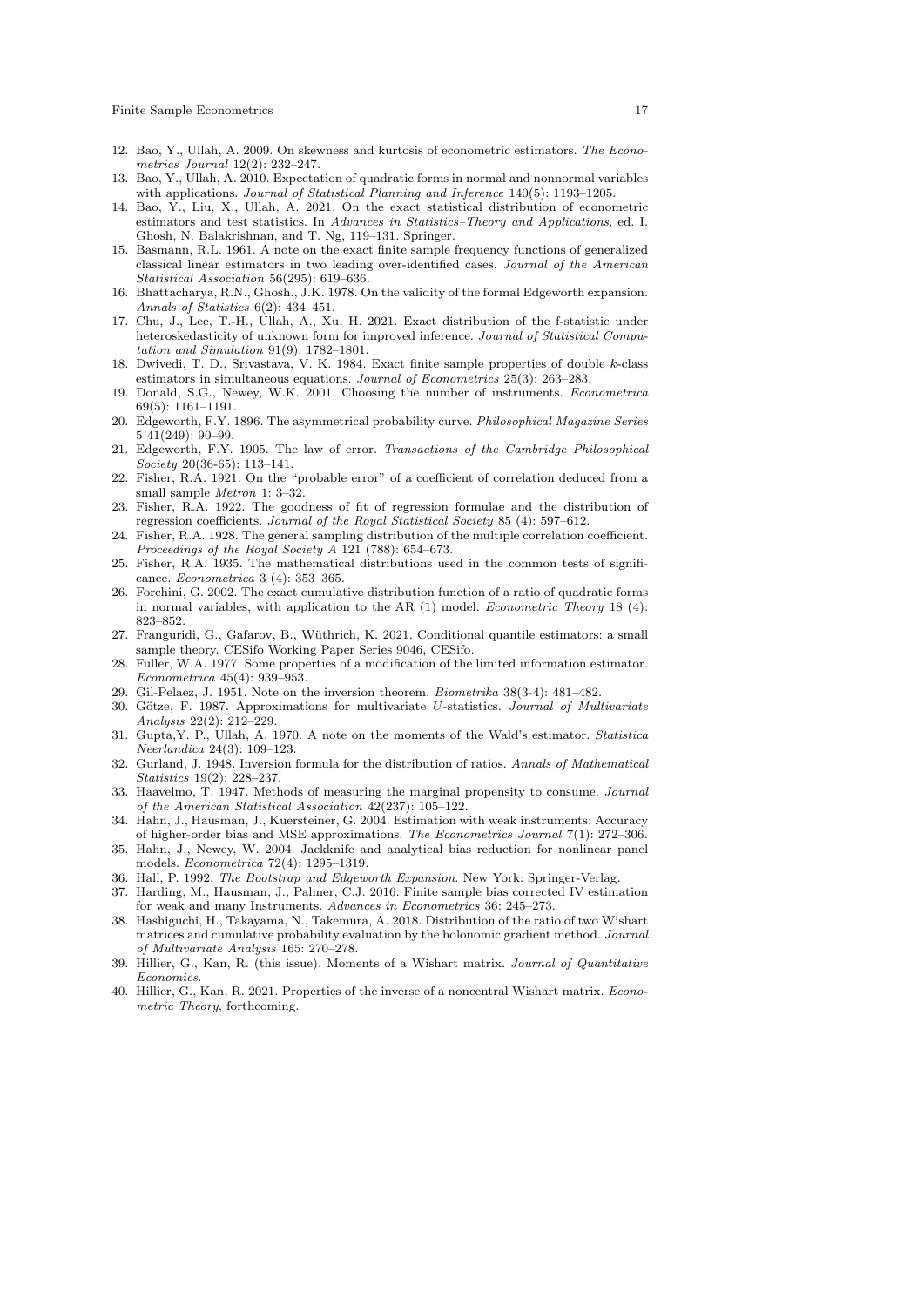- 41. Hillier, G., Kan, R., Wang, X. 2009. Computationally efficient recursions for top-order invariant polynomials with applications. Econometric Theory 25(1): 211–242.
- 42. Hillier, G., Kan, R., Wang, X. 2014. Generating functions and short recursions, with applications to the moments of quadratic forms in noncentral normal vectors. Econometric Theory 30(2): 436–473.
- 43. Hillier, G., Kinal, T.W., Srivastava, V.K. 1984. On the moments of ordinary least squares and instrumental variables estimators in a general structural equation. Econometrica 52(1): 185–202.
- 44. Horowitz, J.L. 2001. The bootstrap. In Handbook of Econometrics, vol. 5, ed. J. Heckman & E. Leamer, 3159–3228. Amsterdam: North Holland.
- 45. Hurwicz, L. 1950. Least squares bias in time series. In Statistical Inference in Dynamic Economic Models, ed. T.C. Koopmans, 365–383. New York: Wiley.
- 46. Imhof, J.P. 1961. Computing the distribution of quadratic forms in normal variables. Biometrika 48(3-4): 419–426.
- 47. Kabe, D.G. 1963. A note on the exact distributions of the gcl estimators in two leading over identified cases. Journal of the American Statistical Association 58(302): 535–537.
- 48. Kabe, D.G. 1964. On the exact distributions of the GCL estimators in a leading threeequation case. Journal of the American Statistical Association 59(307): 881–894.
- 49. Kadane, J.B. 1971. Comparison of k-class estimators when the disturbances are small. Econometrica 39(5): 723–737.
- 50. Kakwani, N.C. 1967. The unbiasedness of Zellner's seemingly unrelated regression equations estimators. Journal of the American Statistical Association 62(317): 141–142,
- 51. Kakwani, N.C. 1971. The bias of the three-stage least-squares estimators in simultaneous equations. Australian Journal of Statistics 13: 19–26.
- 52. Kinal, T.W. 1980. The existence of moments of k-class estimators. Econometrica 48(1): 241–249.
- 53. Kiviet, J. F., Phillips, G.D.A. 1993. Alternative bias approximations in regressions with a lagged-dependent variable. Econometric Theory 9(1): 62–80.
- 54. Kiviet, J. F., Phillips, G.D.A. 2005. Moment approximation for least-squares estimators in dynamic regression models with a unit root. Econometrics Journal 8(2): 115–142.
- 55. Kollo, T., von Rosen, D. 1998. A unified approach to the approximation of multivariate densities. Scandinavian Journal of Statistics 25(1): 93–109.
- 56. Kundhi, G., Rilstone, P. 2012. Edgeworth expansions for GEL estimators. Journal of Multivariate Analysis 106: 118–146.
- 57. Kundhi, G., Rilstone, P. 2013. Edgeworth and saddlepoint expansions for nonlinear estimators. Econometric Theory 29(5): 1–22.
- 58. Kundhi, G., Rilstone, P. 2020. Simplified matrix methods for multivariate Edgeworth expansions. Journal of Quantitative Economics 18: 293–326.
- 59. Lee, T.-H., Ullah, A., Wang, H. 2018. The second-order bias of quantile estimators. Economics Letters 173, 143–147.
- 60. Maasoumi, E., Phillips, P.C.B. 1982. On the behavior of inconsistent instrumental variable estimators. Journal of Econometrics 19(2–3): 183–201.
- 61. Maasoumi, E. 1978. A modified Stein-like estimator for the reduced form coefficients of simultaneous equations, Econometrica 46(3): 695-703
- 62. Mariano, R.S. 1982. Analytical small-sample distribution theory in econometrics: the simultaneous-equations case. International Economic Review 23(3): 503–533.
- 63. Mariano, R., Sawa, T. 1972. The exact finite-sample distribution of the limited-information maximum likelihood estimator in the case of two included endogenous variables. Journal of the American Statistical Association 67(337): 159–163,
- 64. Nagar, A.L. 1959. The bias and moment matrix of the general k-class estimators of the parameters in simultaneous equations. Econometrica 27(4): 575–595.
- 65. Nagar, A.L. 1962. Double k-class estimators of parameters in simultaneous equations and their small sample properties. International Economic Review 3(2): 168-188.
- 66. Nagar, A.L., Gupta, Y.P. 1968. The bias of Liviatan's consistent estimator in a distributed lag model. Econometrica 36(2): 337–342.
- 67. Nagar, A.L, Kakwani, N.C. 1965. Note on the use of prior information in statistical estimation of economic relations. Sankhyā: The Indian Journal of Statistics, Series A  $27(1)$ : 105–112.
- 68. Nagar, A.L., Ullah, A. 1973. Note on approximate skewness, and kurtosis of the two stage least squares estimator. Indian Economic Review 7:70–80.